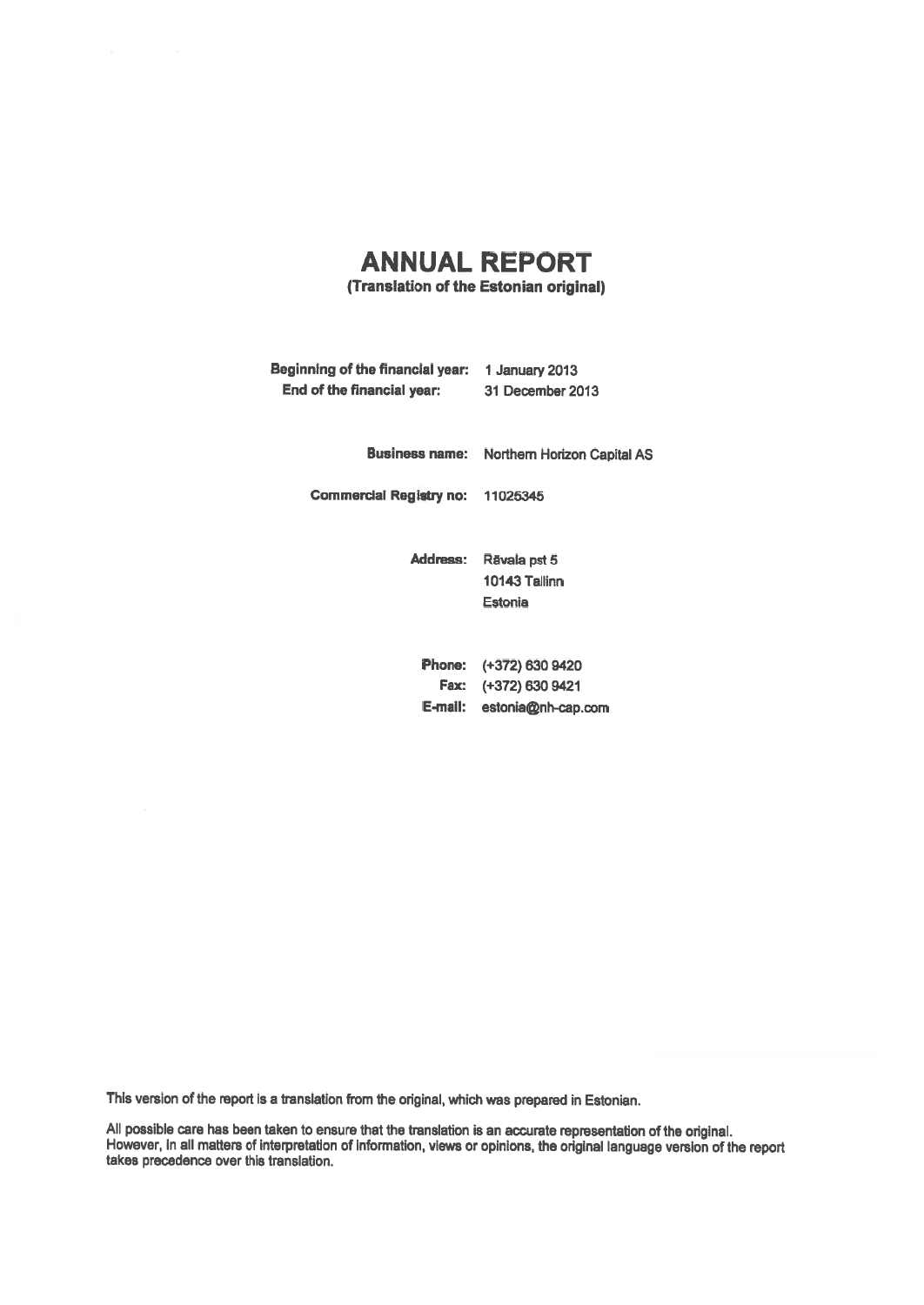# Table of contents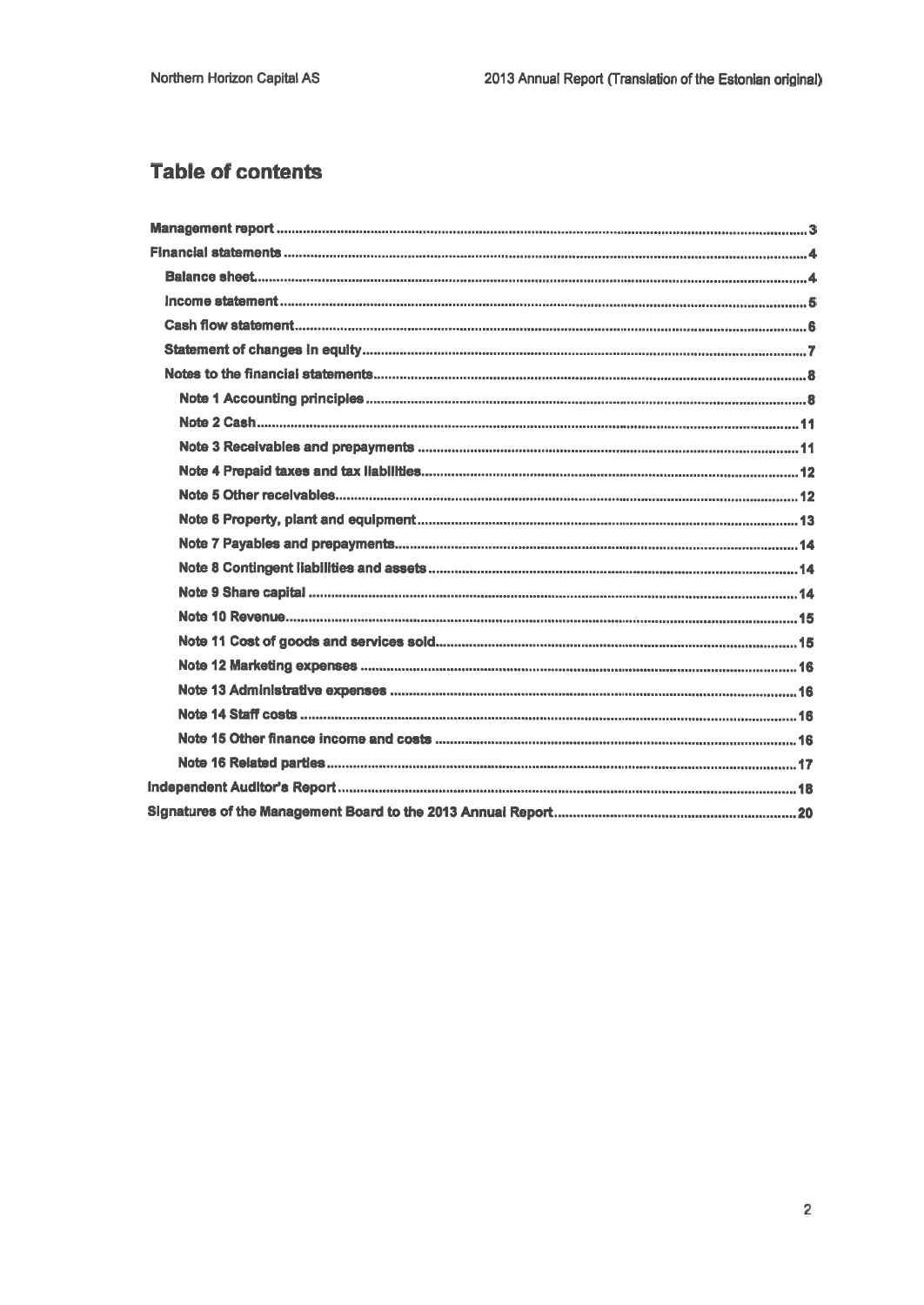### Management report

Northern Horizon Capital AS (former BPTAM Estonia AS) is an entity established on 24 March 2004 for the management of real estate and real estate investments. The founder and the parent of Northern Horizon Capital AS is Northern Horizon Capital A/S (former Baltic Property Trust Asset Management AIS) registered in the Kingdom of Denmark. Northern Horizon Capital AS is a management company in BPT Baltic Opportunity Fund.

In 2013, the Company's revenue amounted to EUR 350,313 (2012: EUR 327,731) and the net profit to EUR 354,727 (2012: EUR 380,669).

As at <sup>31</sup> December 2013, the Company employed I employee (2012: <sup>1</sup> employee) whose wages and salaries totalled EUR 68,217 (2012: EUR 40,584). No remuneration was paid to the members of the Management Board in 2013 as well as in 2012.

The Supervisory Board consists of three members who received no remuneration.

At 14.10.2009, the Estonian Financial Supervision Authority granted Northern Horizon Capital AS an activity license of a fund management company and the company is continuing its operations as a licensed fund management company under the supervision of the Estonian Financial Supervision Authority to this day.

In 2014, Northern Horizon Capital AS will continue its activities in the field of investment management and plans to increase volume of assets under the Company's management.

Key financial ratios:

|                      | 2013    | 2012    |  |
|----------------------|---------|---------|--|
| <b>Current ratio</b> | 22.77   | 23.82   |  |
| Cash ratio           | 3.52    | 3.88    |  |
| Net profit margin    | 101.26% | 116.15% |  |
| <b>ROA</b>           | 13.23%  | 16.23%  |  |
| <b>ROE</b>           | 13.42%  | 16.73%  |  |
| Debt ratio           | 1.40%   | 1.43%   |  |
| Debt-to-equity ratio | 1.42%   | 1.45%   |  |

Formulas:

Current ratio = current assets/ short-term liabilities Net profit margin = net profit/ revenue\*100 Cash ratio = cash/ short-term liabilities  $ROA = net profit$  average of total assets\*100  $ROE = net profit average of equity *100$ Debt ratio  $=$  total liabilities/ total liabilities and equity\*100 Debt-to-equity ratio = total liabilities  $\prime$  equity\*100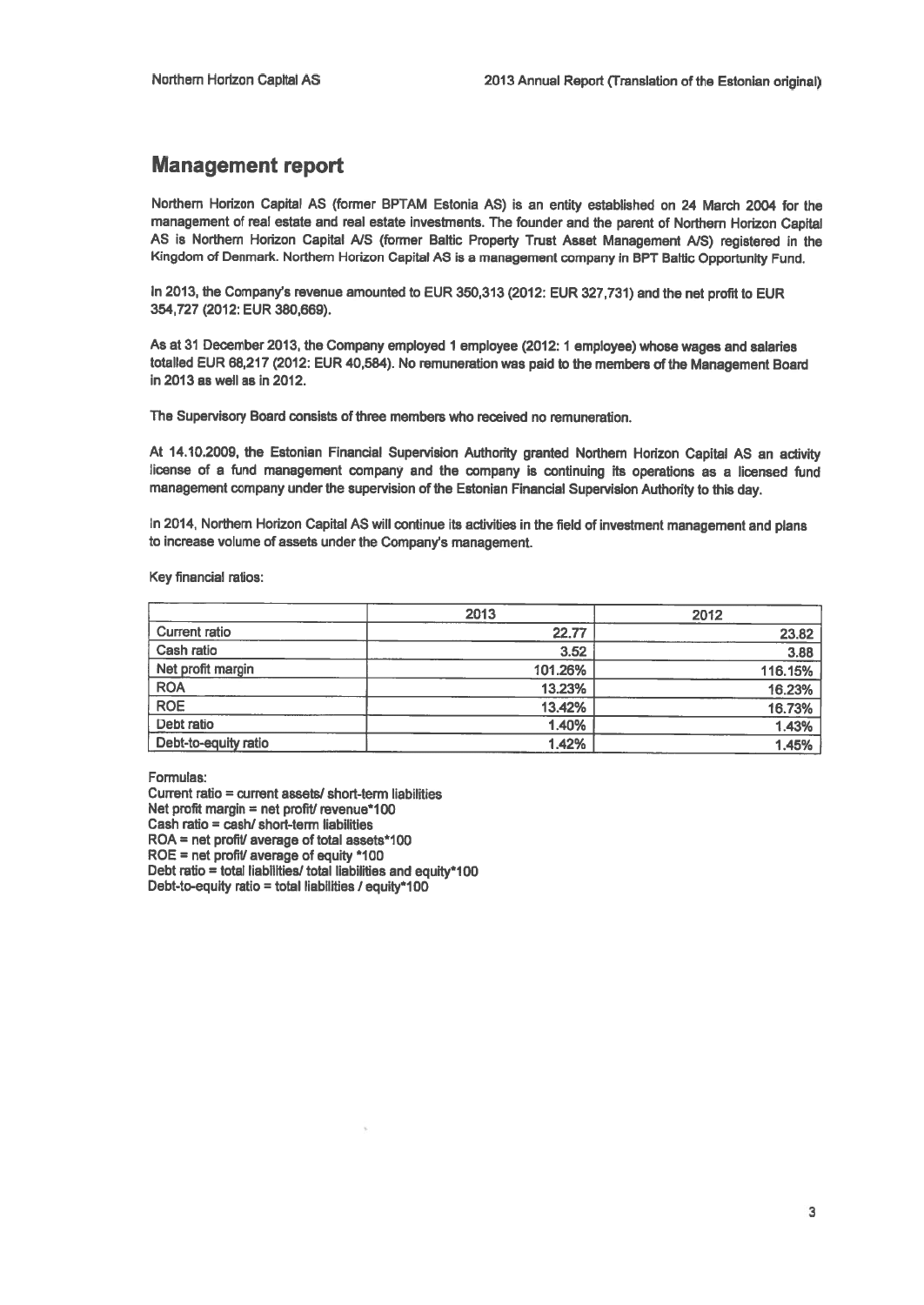# Financial statements

# Balance sheet

|                                          | 31.12.2013 | 31.12.2012 | <b>Note</b>    |
|------------------------------------------|------------|------------|----------------|
| <b>Assets</b>                            |            |            |                |
| <b>Current assets</b>                    |            |            |                |
| Cash                                     | 140,740    | 138,760    | $\overline{2}$ |
| Receivables and prepayments              | 769.493    | 713,721    | 3              |
| <b>Total current assets</b>              | 910,233    | 852,481    |                |
| Non-current assets                       |            |            |                |
| Receivables and prepayments              | 1,949,004  | 1,647,233  | 3              |
| Property, plant and equipment            | 1,319      | 1,922      | 6              |
| <b>Total non-current assets</b>          | 1,950,323  | 1,649,155  |                |
| <b>Total assets</b>                      | 2,860,556  | 2,501,636  |                |
| <b>Liabilities and equity</b>            |            |            |                |
| <b>Liabilities</b>                       |            |            |                |
| <b>Current liabilities</b>               |            |            |                |
| Payables and prepayments                 | 39,981     | 35,788     | $\overline{7}$ |
| <b>Total current liabilities</b>         | 39,981     | 35,788     |                |
| <b>Total liabilities</b>                 | 39,981     | 35,788     |                |
| <b>Equity</b>                            |            |            |                |
| Share capital at nominal value           | 125,000    | 125,000    | 9              |
| <b>Statutory reserve capital</b>         | 12,500     | 12,500     |                |
| Retained earnings (accumulated losses)   | 2,328,348  | 1,947,679  |                |
| Net profit (loss) for the financial year | 354,727    | 380,669    |                |
| <b>Total equity</b>                      | 2,820,575  | 2,465,848  |                |
| <b>Total liabilities and equity</b>      | 2,860,556  | 2,501,636  |                |

| Initsiaalid/initials | Initsialiseeritud ainult identifitseerimiseks<br>Initialled for the purpose of identification only |  |
|----------------------|----------------------------------------------------------------------------------------------------|--|
| Kuupäev/date         | 30 04 14                                                                                           |  |
|                      | PricewaterhouseCoopers, Tallinn                                                                    |  |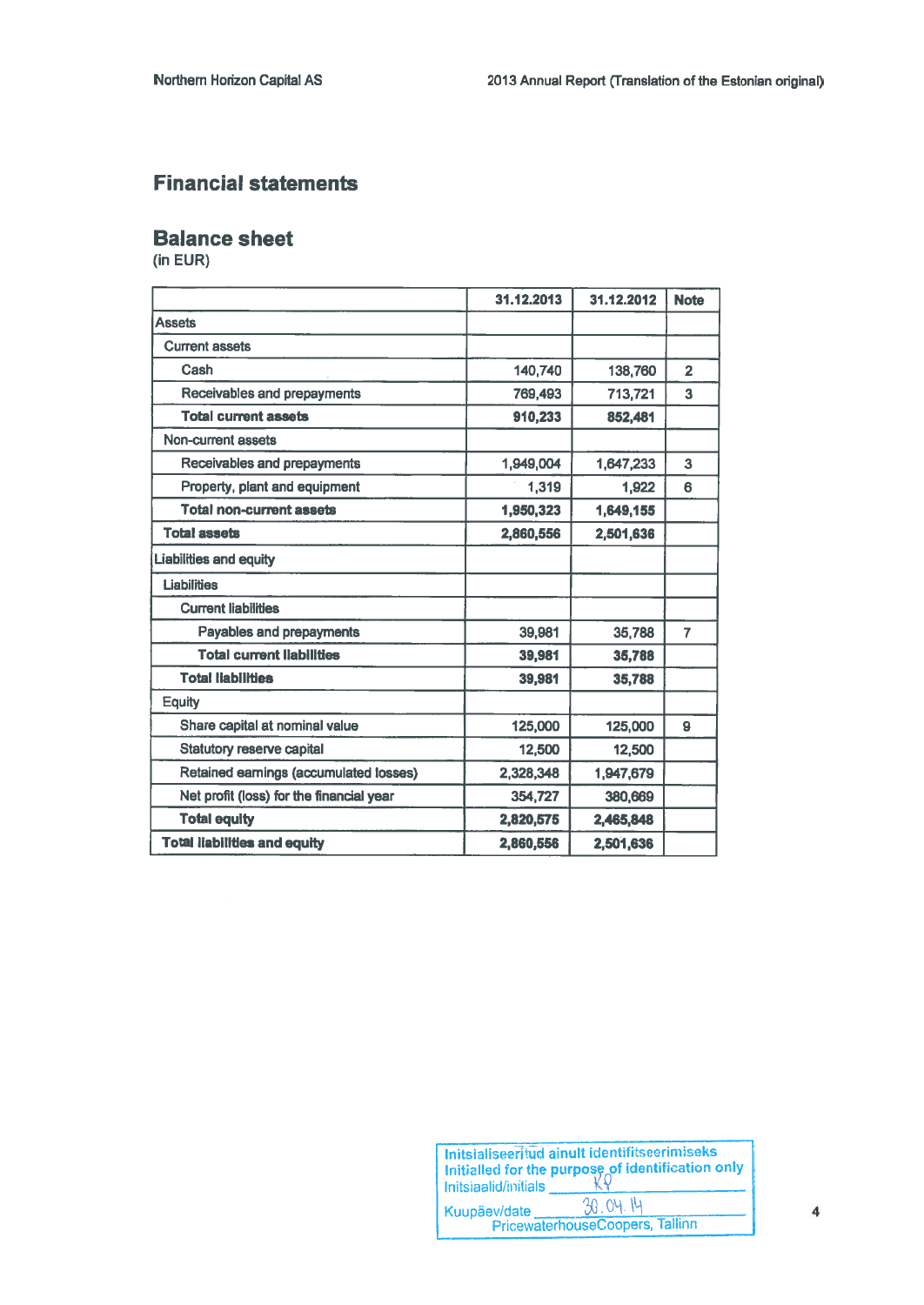# Income statement

(In EUR)

 $\tilde{\mathbf{E}}_{\mathbf{r}}$ 

|                                      | 2013       | 2012       | <b>Note</b>     |
|--------------------------------------|------------|------------|-----------------|
| Revenue                              | 350,313    | 327,731    | 10 <sup>°</sup> |
| Cost of goods and services sold      | $-117,021$ | $-102,922$ | 11              |
| Gross profit (loss)                  | 233,292    | 224,809    |                 |
| <b>Marketing expenses</b>            | $-3,450$   | $-1,515$   | $12 \,$         |
| Administrative expenses              | $-8,818$   | $-7,557$   | 13              |
| Other expenses                       | 0          | 37,379     | 16              |
| <b>Operating profit (loss)</b>       | 221,024    | 253,116    |                 |
| <b>Interest expenses</b>             | 0          | $-11,085$  |                 |
| Other finance income and costs       | 133,703    | 138,638    | 15              |
| Profit (loss) before income tax      | 354,727    | 380,669    |                 |
| Profit (loss) for the financial year | 354,727    | 380,669    |                 |

| Initsiaalid/initials | Initsialiseeritud ainult identifitseerimiseks<br>Initialled for the purpose of identification only |
|----------------------|----------------------------------------------------------------------------------------------------|
| Kuupäev/date         | 30.04 14<br>PricewaterhouseCoopers, Tallinn                                                        |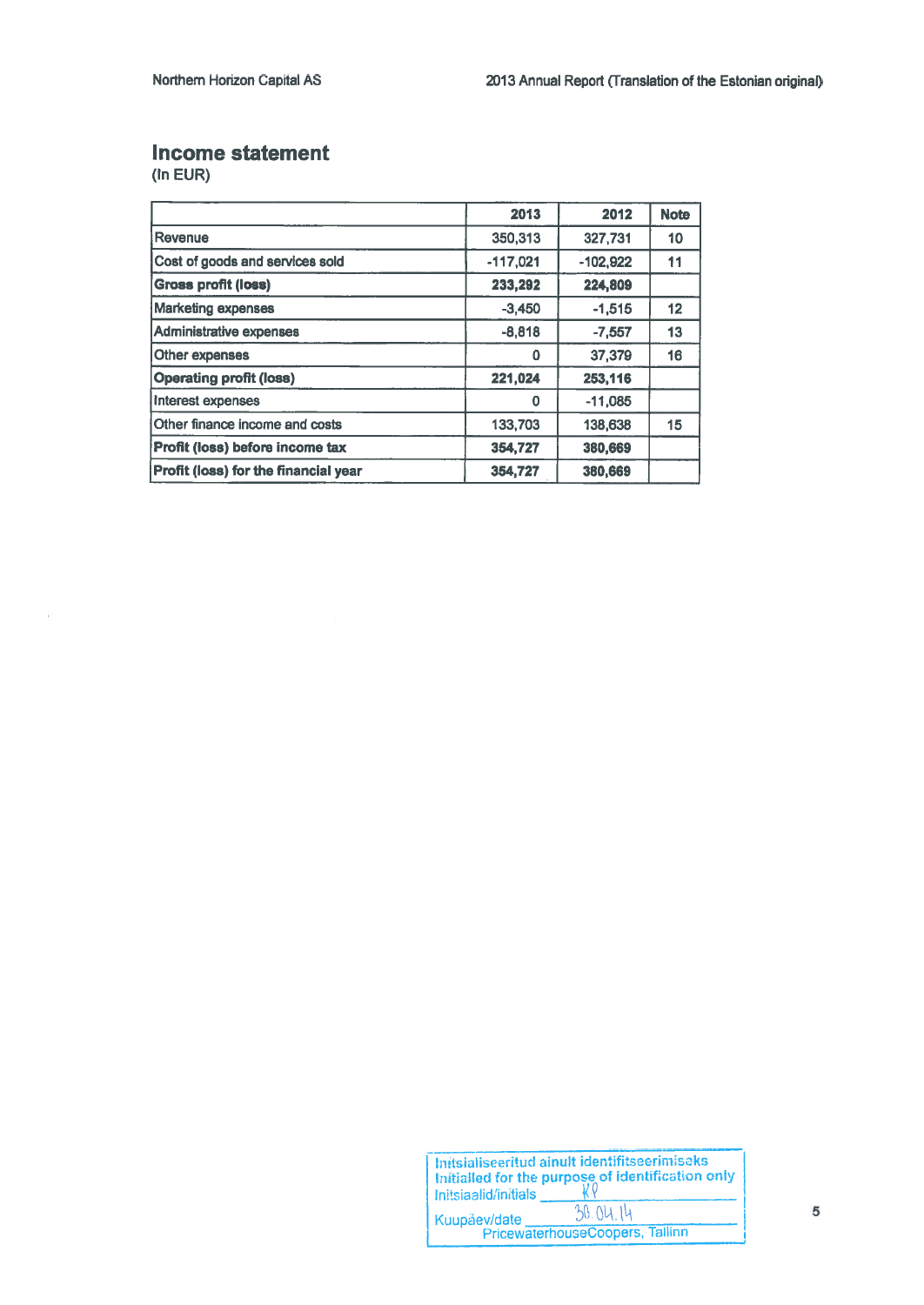# Cash flow statement

(In EUR)

|                                                                          | 2013       | 2012      | <b>Note</b>    |
|--------------------------------------------------------------------------|------------|-----------|----------------|
| <b>Cash flows from operating activities</b>                              |            |           |                |
| <b>Operating profit (loss)</b>                                           | 221.024    | 253,116   |                |
| <b>Adjustments</b>                                                       |            |           |                |
| Depreciation, amortisation and impairment loss                           | 603        | 210       | 6              |
| Other adiustments                                                        | $\Omega$   | $-37,379$ | 16             |
| <b>Total adjustments</b>                                                 | 603        | $-37,169$ |                |
| Change in receivables and prepayments related to<br>operating activities | 104,356    | $-70.413$ | 3              |
| Change in payables and prepayments related to<br>operating activities    | 5.975      | $-68.099$ | 7              |
| <b>Total cash flows from operating activities</b>                        | 331,958    | 77,435    |                |
|                                                                          |            |           |                |
| <b>Cash flows from investing activities</b>                              |            |           |                |
| Purchase of property, plant and equipment and intangible<br>assets       | 0          | $-2,132$  | 6              |
| Loans granted                                                            | $-330,000$ | O         | Б              |
| Interest received                                                        | 22         | 42        | 15             |
| <b>Total cash flows from investing activities</b>                        | $-329,978$ | $-2,090$  |                |
| <b>Total cash flows</b>                                                  | 1,980      | 75,345    |                |
|                                                                          |            |           |                |
| Cash and cash equivalents at the beginning of the year                   | 138,760    | 63,415    | $\overline{2}$ |
| Change in cash and cash equivalents                                      | 1.980      | 75,345    |                |
| Cash and cash equivalents at the end of the year                         | 140,740    | 138,760   | $\overline{2}$ |

| Initsiaalid/initials | Initsialiseeritud ainult identifitseerimiseks<br>Initialled for the purpose of identification only |
|----------------------|----------------------------------------------------------------------------------------------------|
| Kuupäev/date         | 30 M 14<br>PricewaterhouseCoopers, Tallinn                                                         |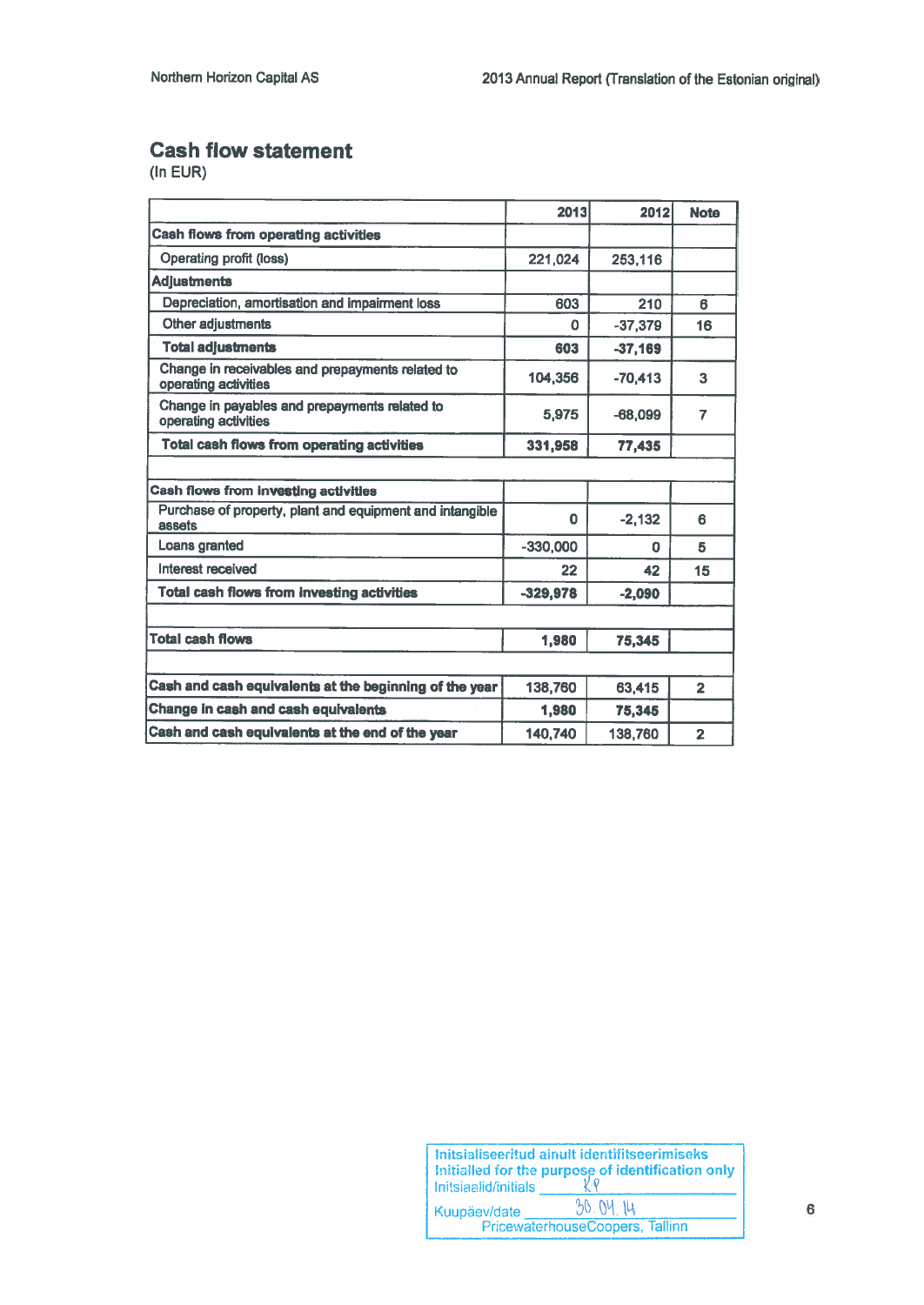# Statement of changes in equity

 $(In EUR)$ 

į,

|                                             | Share capital | <b>Statutory reserve</b><br>capital | Retained earnings<br>(accumulated losses) | <b>Total</b> |
|---------------------------------------------|---------------|-------------------------------------|-------------------------------------------|--------------|
| 31.12.2011                                  | 125,000       | 256                                 | 1,959,923                                 | 2,085,179    |
| Net profit (loss) for<br>the financial year | 0             | Ω                                   | 380,669                                   | 380,669      |
| Other changes in equity                     | ٥             | 12,244                              | $-12,244$                                 |              |
| 31.12.2012                                  | 125,000       | 12,500                              | 2,328,348                                 | 2,465,848    |
| Net profit (loss) for<br>the financial year | 0             |                                     | 354,727                                   | 354,727      |
| 31.12.2013                                  | 125,000       | 12,500                              | 2,683,075                                 | 2,820,575    |

Additional information about share capital is disclosed in Note 9.

| Initsiaalid/initials | Initsialiseeritud ainult identifitseerimiseks<br>Initialied for the purpose of identification only |
|----------------------|----------------------------------------------------------------------------------------------------|
| Kuupäev/date         | 30.04.14<br><b>FricewaterhouseCoopers, Tallinn</b>                                                 |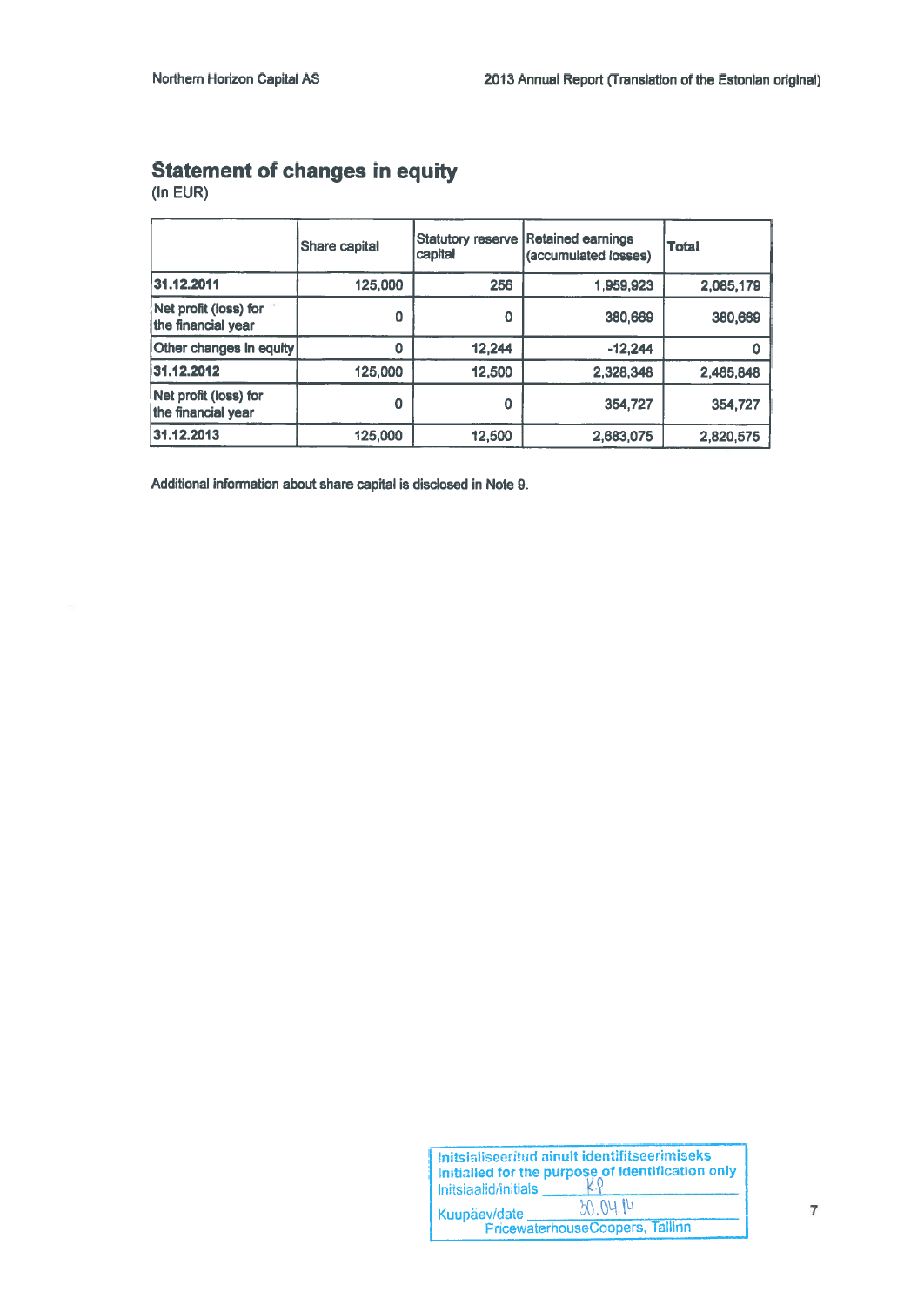## Notes to the financial statements

### Note I Accounting principles

#### General Information

The 2013 financial statements of Northern Horizon Capital AS have been prepared in accordance with the accounting principles generally accepted in Estonia and under the historical cost convention, except as disclosed in the accounting policies below. The accounting principles generally accepted in Estonia are prescribed by the Accounting Act and supplemented by the guidelines issued by the Accounting Standards Board.

#### Accounting principles or information presentation changes

On <sup>1</sup> January 2013, new accounting standard board guidelines became effective and became mandatory for the company from <sup>1</sup> January 2013. The application of new guidelines did not cause material changes to existing accounting principles and did not impact financial results of the company. The presentation and information disdosures have been conformed to the new requirements.

#### Cash

In the cash flow statement, cash and cash equivalents indude cash, bank account balances (except for overdraft), term deposits with original maturities of three months or less as well as other investments in money market funds and other highly liquid funds that invest in instruments which individually meet the definition of cash and cash equivalents. Overdraft is included within short-term borrowings in the balance sheet.

#### Foreign currency transactions and financial assets and liabilities denoted in foreign currency

All other currencies apart from the functional currency - the euro - are considered as foreign currencies. Foreign currency transactions are recorded based on the foreign currency exchange rates of the European Central Bank prevailing at the transaction date.

Monetary assets and liabilities (receivables and loans payable in cash) are translated into the functional currency based on the foreign currency exchange rates of the European Central Bank prevailing at the balance sheet date.

Foreign exchange gains and losses resulting from translation are recorded in the income statement of the reporting period. Non-monetary assets and liabilities that are not measured using the fair value method (e.g. prepayments, inventories valued at cost, property, plant and equipment and intangible assets) are not translated at the balance sheet date, but are recorded based on the European Central Bank exchange rates prevailing at the transaction date.

#### ReceIvables and prepaymente

Short-term receivables generated in the ordinary course of business are classified as trade receivables. Trade receivables are carried at amortised cost (i.e. original invoice amount less repayments and any impairment allowances).

Impairment of receivables is recognised when there is objective evidence that the Company will not be able to collect all amounts due according to the original terms of receivables. Evidence of potential impairment includes the bankruptcy or major financial difficulties of the debtor and non-adherence to payment dates. The impairment of the receivables that are individually significant (i.e. need for a write-down) is assessed individually for each customer, based on the present value of expected future collectible amounts. Receivables that are not individually significant or for which no objective evidence of impairment exists, are collectively assessed for impairment using previous years' experience on uncollectible receivables. The amount of the impairment loss is the difference between the carrying amounts of receivables and the present value of expected future cash flows discounted at the effective interest rate.

The carrying amount of receivables is reduced by the amount of the impairment loss of doubtful receivables and the impairment loss is recognised in profit or loss within Administrative expenses. If a receivable is deemed irrecoverable, the receivable and the respective allowance are taken off the balance sheet. The collection of the receivables that have previously been written down is accounted for as a reversal of the cost of doubtful receivables.

All other receivables (accrued income, loans granted and other short and long-term receivables), except for the receivables acquired for the purpose of selling, are carried at amortised cost.

The amortised cost of short-term receivables normally equals their original invoice amount less collections and allowance made for impairment of these receivables; therefore short-term receivables are carried in the balance sheet at

| Initsialiseeritud ainult identifitseerimiseks<br>Initialled for the purpose of identification only<br>Initsiaalid/initials |                                 | я |
|----------------------------------------------------------------------------------------------------------------------------|---------------------------------|---|
| Kuupäev/date                                                                                                               |                                 |   |
|                                                                                                                            | PricewaterhouseCoopers, Tallinn |   |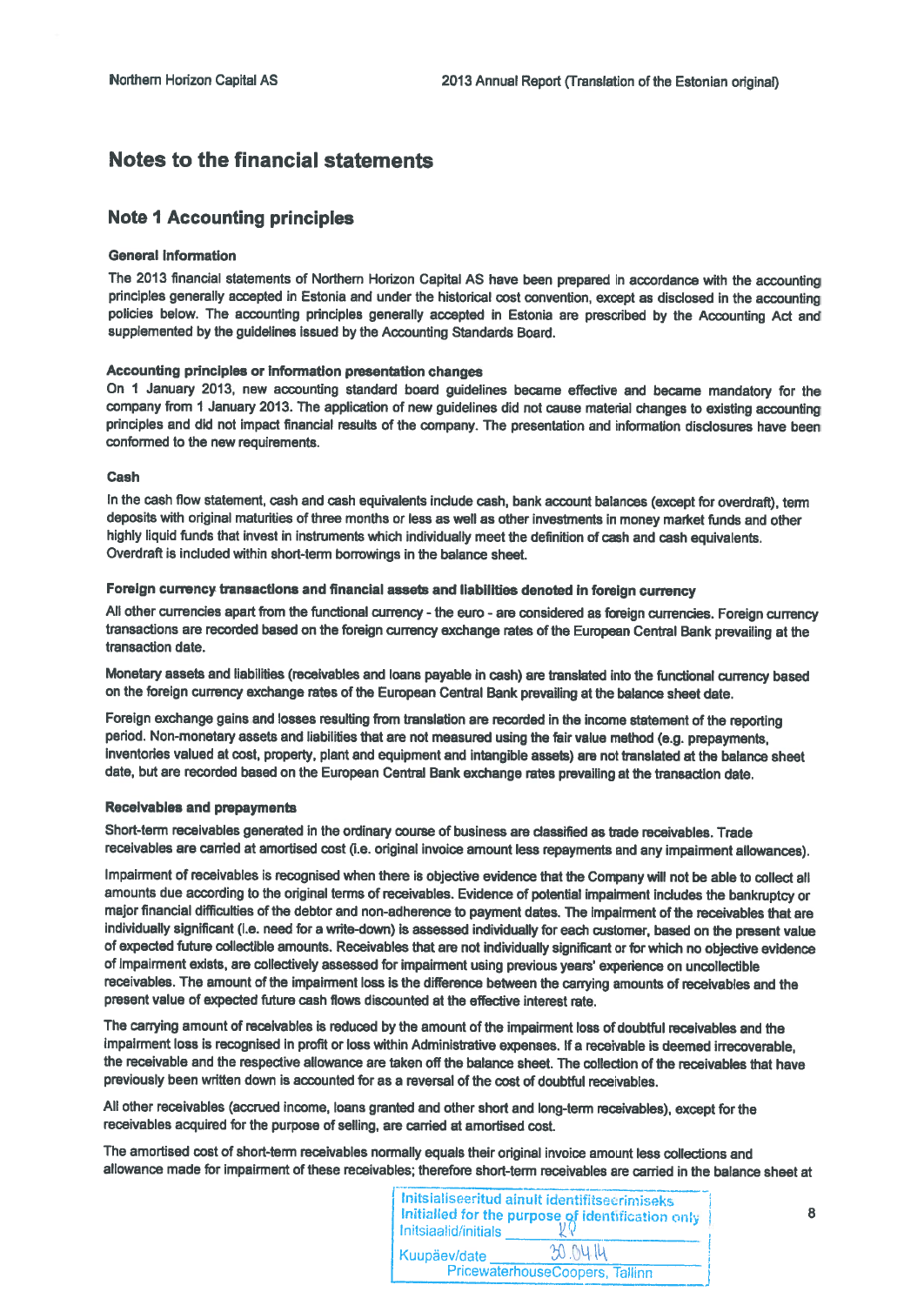the collectible amount. For calculating the amortised cost of long-term receivables, they are initially recognised at the fair value of the consideration receivable and in subsequent periods, interest income is calculated on the receivable using the effective interest rate method.

#### Property, plant and equipment and intangible assets

Property, plant and equipment are assets used in the operations of the Company with a useful life of over one year.

An item of property, plant and equipment is initially recognised at cost, which consists of the purchase price (including custom duties and other non-refundable taxes) and other costs directly related to the acquisition that are necessary for bringing the asset to its operating condition and location. An item of property, plant and equipment is carried in the balance sheet at cost less any accumulated depreciation and any accumulated impairment losses.

The straight-line method is used for determination of depredation. The depreciation rates are set separately for each item of property, plant and equipment depending on its useful life. For assets with significant residual value, only the excess of the residual value over cost is depreciated over the useful life of the asset.

If an item of property, plant and equipment consists of identifiable components with different useful lives, these components are recognised as separate property, plant and equipment items and separate depreciation rates are also set for them depending on their estimated useful lives.

The ranges of depreciation rates for groups of property, plant and equipment are as follows:

Machinery and equipment: 20-33% Other property, plant and equipment: 30%

Depreciation of an asset begins when the asset is available for use for the purpose intended by management and is ceased when the residual value exceeds the carrying amount or the asset is completely removed from use.

At each balance sheet date, the depreciation rates, the depreciation method and the residual value are reviewed. Where an asset's carrying amount is greater than its estimated recoverable amount (higher of an asset's net selling price and its value in use), it is written down immediately to its recoverable amount.

Items of properly, plant and equipment are derecognised when the asset is transferred or when no future economic benefits are expected from the use or disposal of the asset. Gains or losses arising from derecognition of items of property, plant and equipment are included either within other operating income or other operating expenses in the income statement.

Minimum amount for recognition of non-current assets: EUR 192

#### Financial liabilities

Financial liabilities (trade payables, loans granted, accrued expenses and other current and non-current liabilities) are initially recognised at cost, including all costs directly attributable to the acquisition. Financial liabilities are subsequently measured at amortised cost.

The amortised cost of current financial liabilities normally equals their nominal value; therefore current financial liabilities are stated in the balance sheet at their redemption value. For calculating the amortised cost of non-current financial liabilities, they are initially recognised at the fair value of the consideration received (less any transaction costs) and in subsequent periods, interest expense is calculated on the liability using the effective interest rate method.

A financial liability is classified as current when it is due to be settled within 12 months after the balance sheet date or the Company does not have an unconditional right to defer settlement of the liability for at least 12 months after the balance sheet date. Borrowings due to be settled within 12 months after the balance sheet date but that are refinanced as long-term after the balance sheet date but before the financial statements are authorised for issue are recognised as current liabilities.

Borrowings that the lender has the right to recall at the balance sheet date as a consequence of a breach of contractual terms are also recognised as current liabilities.

#### Statutory reserve capital

Statutory reserve capital is formed to comply with the requirements of the Commercial Code. Reserve capital is formed from annual net profit allocations. During each financial year, at least one-twentieth of the net profit shall be entered in reserve capital, until reserve capital reaches one-tenth of share capital. Reserve capital may be used to cover a loss, or to increase share capital. Payments shall not be made to shareholders from reserve capital.

#### **Revenue**

Revenue is recognised at the consideration received or receivable taking into account all discounts and rebates granted.

| 113 Annual Report (Translation of the Estonian origin                                                                                                                                                                                  |
|----------------------------------------------------------------------------------------------------------------------------------------------------------------------------------------------------------------------------------------|
| f long-term receivables, they are initially recognised<br>riods, interest income is calculated on the receivabl                                                                                                                        |
|                                                                                                                                                                                                                                        |
| ations of the Company with a useful life of over one                                                                                                                                                                                   |
| sed at cost, which consists of the purchase price (in<br>osts directly related to the acquisition that are neces<br>n item of property, plant and equipment is carried in<br>nd any accumulated impairment losses.                     |
| ciation. The depreciation rates are set separately fo<br>ful life. For assets with significant residual value, on<br>the useful life of the asset.                                                                                     |
| tifiable components with different useful lives, these<br>d equipment items and separate depreciation rates                                                                                                                            |
| int and equipment are as follows:                                                                                                                                                                                                      |
| for use for the purpose intended by management a                                                                                                                                                                                       |
| ant or the asset is completely removed from use.                                                                                                                                                                                       |
| reciation method and the residual value are reviewe<br>coverable amount (higher of an asset's net selling pr<br>ple amount.                                                                                                            |
| then the asset is transferred or when no future econ<br>. Gains or losses arising from derecognition of items<br>er operating income or other operating expenses in                                                                    |
| : EUR 192                                                                                                                                                                                                                              |
| d expenses and other current and non-current liab<br>utable to the acquisition. Financial liabilities are sut                                                                                                                          |
| quals their nominal value; therefore current financia<br>. For calculating the amortised cost of non-curren<br>he consideration received (less any transaction cos<br>ability using the effective interest rate method.                |
| be settled within 12 months after the balance sheet of<br>tiement of the liability for at least 12 months after th<br>fter the balance sheet date but that are refinanced as<br>nts are authorised for issue are recognised as current |
| ance sheet date as a consequence of a breach of c                                                                                                                                                                                      |
|                                                                                                                                                                                                                                        |
| irements of the Commercial Code. Reserve capital<br>ar, at least one-twentieth of the net profit shall be<br>hare capital. Reserve capital may be used to cover<br>areholders from reserve capital.                                    |
| eivable taking into account all discounts and rebate                                                                                                                                                                                   |
| Initsialiseeritud ainult identifitseerimiseks<br>Initialled for the purpose of identification only<br>Initsiaalid/initials                                                                                                             |
| Kuupäev/date 30.04 IV<br>PricewaterhouseCoopers, Tallinn                                                                                                                                                                               |
|                                                                                                                                                                                                                                        |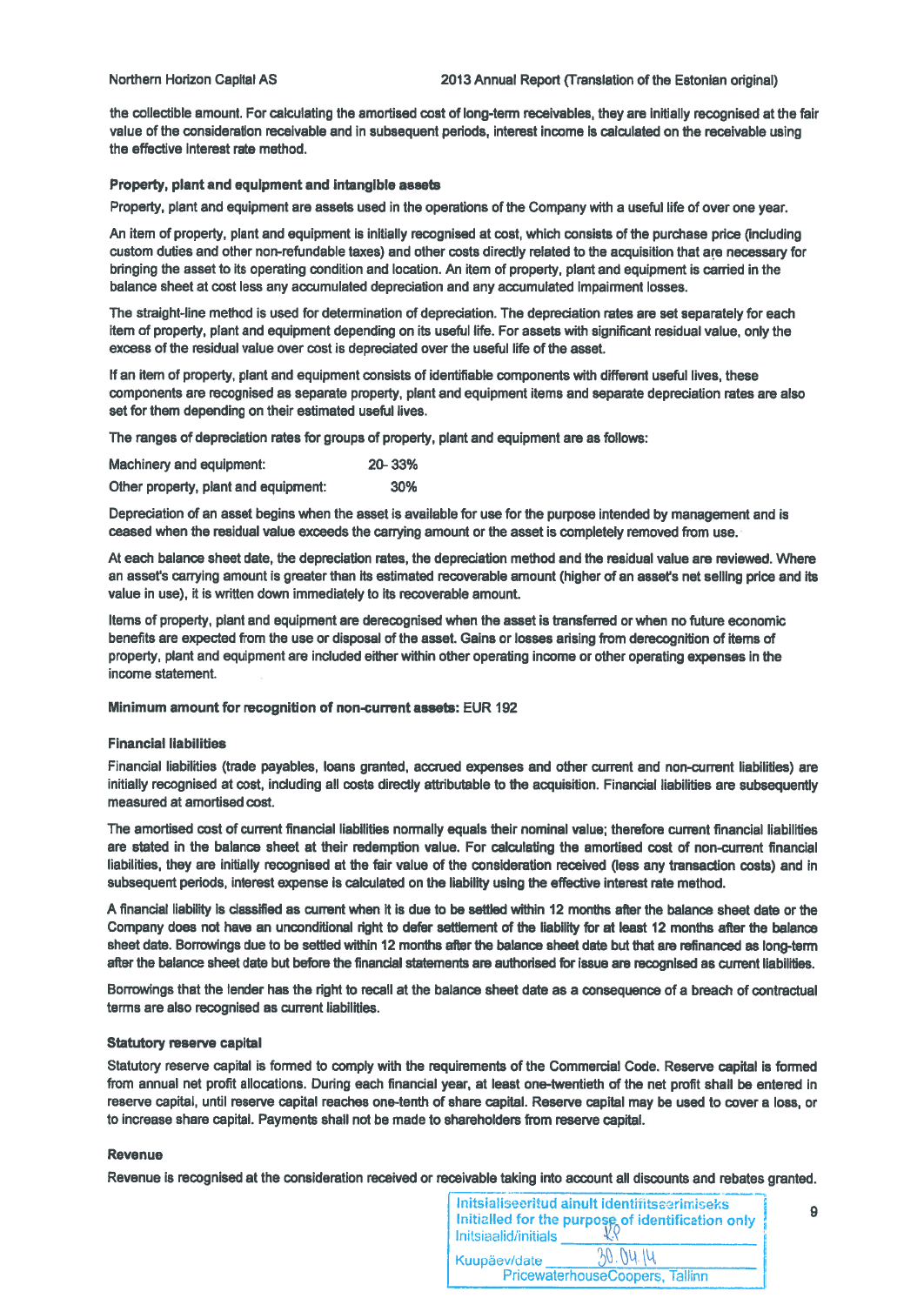Revenue from rendering of services is recorded upon rendering of the service.

#### Taxation

According to the Income Tax Act, the annual profit earned by entities is not taxed in Estonia. Corporate income tax is paid on dividends, fringe benefits, gifts, donations, costs of entertaining guests, non-business related disbursements and adjustments of the transfer price.

From 1 January 2008, the tax rate on the net dividends paid out of retained earnings is 21/79 (in 2007: 22/78). In certain circumstances, it is possible to distribute dividends without any additional income tax expense.

The corporate income tax arising from the payment of dividends is recognised as a liability and an income tax expense in the period in which dividends are declared, regardless of the period for which the dividends are paid or the actual payment date.

An income tax liability is due at the <sup>1</sup> 0th day of the month following the payment of dividends.

Due to the nature of the taxation system, the entities registered in Estonia do not have any differences between the tax bases of assets and their carrying amounts and hence, no deferred income tax assets and liabilities arise. <sup>A</sup> contingent income tax liability which would arise due the payment of dividends is not recognised in the balance sheet. The maximum income tax liability which would accompany the distribution of Company's retained earnings is disclosed in the notes to the financial statements.

#### Related parties

In preparing the financial statements of Northern Horizon Capital AS, the following entities have been considered as related parties:

- a. owners (parent and the persons controlling or having significant influence over the parent);
- b. other entities in the same consolidation group (incl. fellow subsidiaries);
- c. management and supervisory boards;
- d. close relatives of the persons described above and the entities under their control.

| Initsiaalid/initials | Initsialiseeritud ainult identifitseerimiseks<br>Initialled for the purpose of identification only |
|----------------------|----------------------------------------------------------------------------------------------------|
| Kuupäev/date         | 30.04.14<br>PricewaterhouseCoopers, Tallinn                                                        |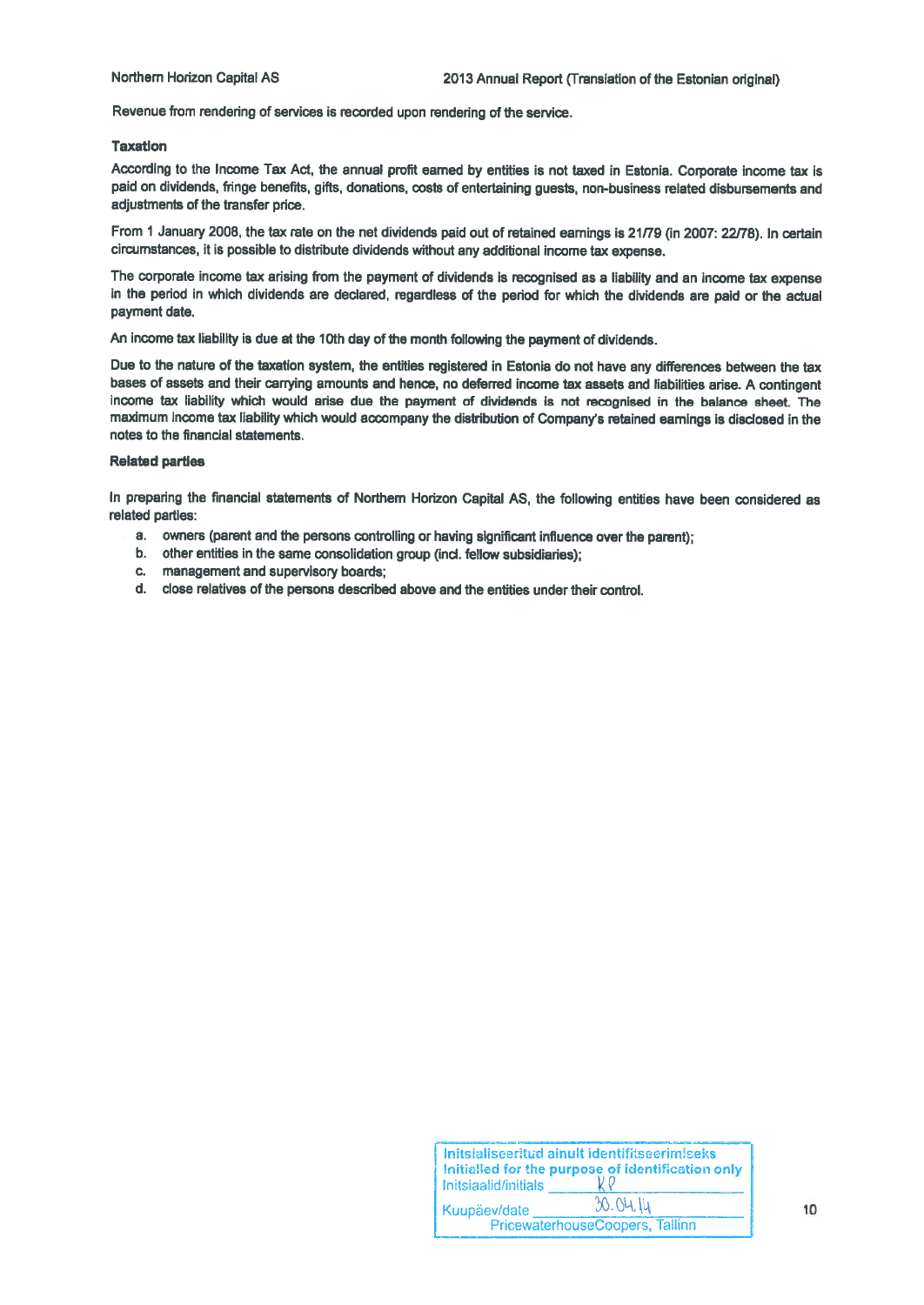### Note 2 Cash

(in EUR)

|                 | 31.12.2013 | 31.12.2012 |
|-----------------|------------|------------|
| Current account | 140,740    | 138,760    |
| Total cash      | 140,740    | 138,760    |

# Note <sup>3</sup> Receivables and prepayments

(in EUR)

|                                   | 31.12.2013 | <b>Division by due date</b> |                          |                      |    |
|-----------------------------------|------------|-----------------------------|--------------------------|----------------------|----|
|                                   |            | due in 12<br>months         | due between<br>1-5 years | due after<br>5 years |    |
| <b>Trade receivables</b>          | 87,906     | 87,906                      | 0                        | 0                    |    |
| Accounts receivable               | 87,906     | 87,906                      | $\bf{0}$                 | 0                    | 16 |
| Prepaid and deferred taxes        | 337        | 337                         | $\Omega$                 | O                    | 4  |
| Other receivables                 | 2,624,080  | 675,076                     | 1,949,004                | 0                    | 5  |
| Loan receivables                  | 2,211,743  | 262,739                     | 1,949,004                | $\mathbf 0$          | 16 |
| Interest receivables              | 374,534    | 374,534                     | $\bf{0}$                 | $\bf{0}$             | 16 |
| <b>Accrued income</b>             | 37,803     | 37,803                      | $\Omega$                 | $\mathbf 0$          | 16 |
| Prepayments                       | 6,174      | 6,174                       | $\bf{0}$                 | $\Omega$             |    |
| <b>Prepaid expenses</b>           | 4,540      | 4,540                       | 0                        | $\mathbf 0$          |    |
| Other prepayments                 | 1,634      | 1,634                       | 0                        | $\mathbf{0}$         |    |
| Total receivables and prepayments | 2,718,497  | 769,493                     | 1,949,004                | $\bullet$            |    |

|                                          | 31.12.2012 | <b>Division by due date</b> |                          |                      |    |
|------------------------------------------|------------|-----------------------------|--------------------------|----------------------|----|
|                                          |            | due in 12<br>months         | due between<br>1-5 years | due after<br>5 years |    |
| <b>Trade receivables</b>                 | 108,340    | 108,340                     | $\Omega$                 | 0                    |    |
| <b>Accounts receivable</b>               | 108,340    | 108,340                     | <sup>0</sup>             | $\Omega$             | 16 |
| Prepaid and deferred taxes               | 2,571      | 2,571                       | $\mathbf 0$              | $\mathbf{0}$         | 4  |
| Other receivables                        | 2,183,990  | 586,343                     | 1,597,647                | $\Omega$             | 5  |
| Loan receivables                         | 1,880,563  | 282,916                     | 1,597,647                | $\mathbf{0}$         | 16 |
| Interest receivables                     | 243,816    | 243,816                     | 0                        | $\Omega$             | 16 |
| Accrued income                           | 59,611     | 59,611                      | 0                        | $\bf{0}$             | 16 |
| <b>Prepayments</b>                       | 3,405      | 3,405                       | $\Omega$                 | $\bf{0}$             |    |
| Other prepayments                        | 3,405      | 3,405                       | 0                        | $\mathbf 0$          |    |
| Other accounts receivable                | 62,648     | 13,062                      | 49,586                   | 0                    |    |
| <b>Total receivables and prepayments</b> | 2,360,954  | 713,721                     | 1,647,233                | $\bullet$            |    |

Other accounts receivable as at 31.12.2012 include long-term receivable from the sale of <sup>a</sup> business operation to BPT Real Estate AS in the amount of EUR 49,586. The receivable was discounted with the interest rate of an average 5-year loan, which according to the homepage of the Bank of Estonia was 4.28% at the time of conclusion of the contract. The repayment date was 01.01.2017. BPT Real Estate AS paid the amount early In advantage in 2013.

| Initsiaalid/initials | Initsialiseeritud ainult identifitseerimiseks<br>Initialled for the purpose of identification only |
|----------------------|----------------------------------------------------------------------------------------------------|
| Kuupäev/date         | 30.0414<br>PricewaterhouseCoopers, Tallinn                                                         |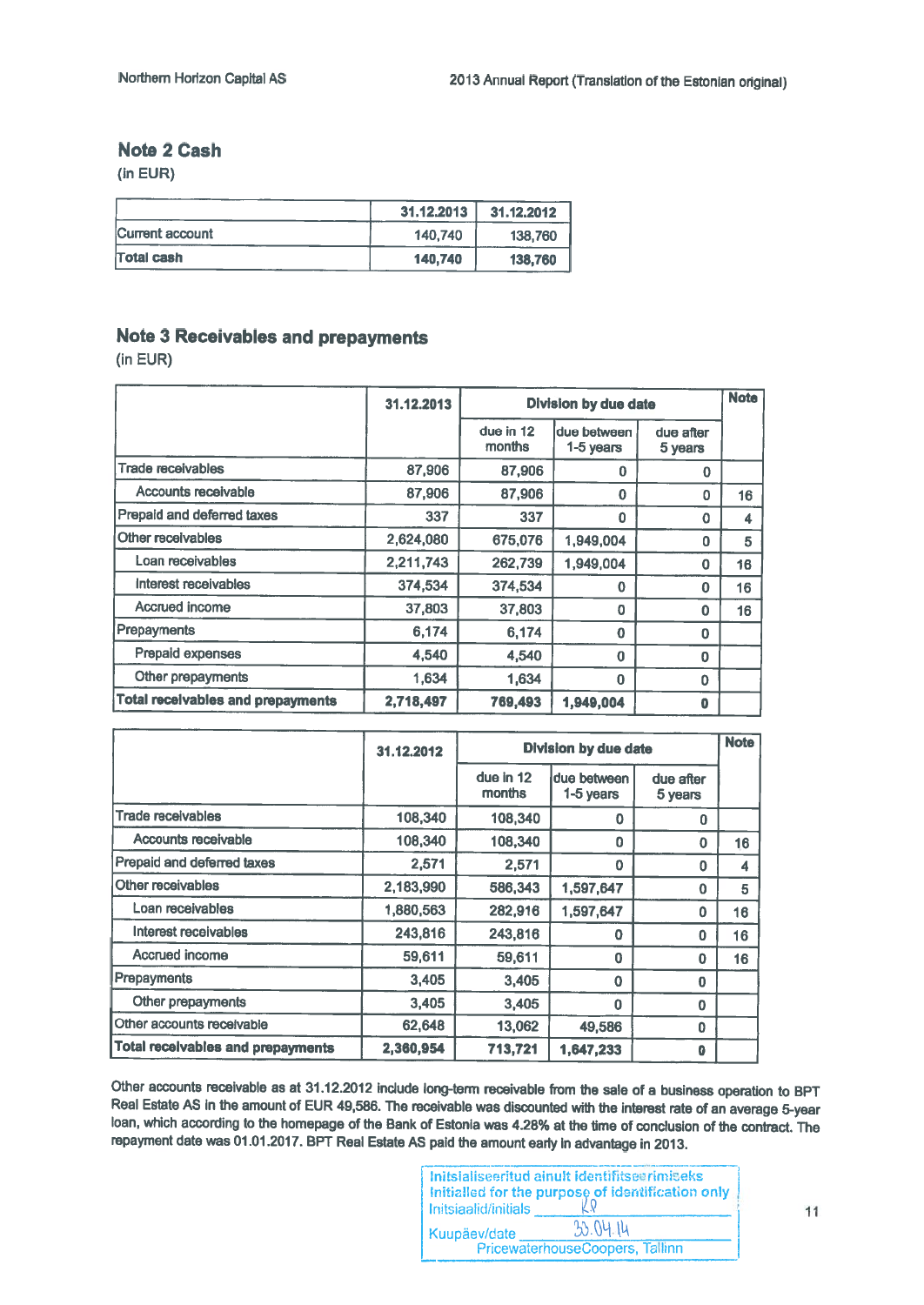## Note 4 Prepaid taxes and tax liabilities

(in EUR)

|                                           |            | 31.12.2013             | 31.12.2012        |                        |
|-------------------------------------------|------------|------------------------|-------------------|------------------------|
|                                           | Prepayment | <b>Tax liabilities</b> | <b>Prepayment</b> | <b>Tax liabilities</b> |
| Corporate income tax                      | O          | 10                     | 0                 |                        |
| <b>Value added tax</b>                    | 337        |                        | 2,571             |                        |
| Personal income tax                       | Ω          | 695                    | 0                 | 439                    |
| Social security tax                       | Ω          | 1,192                  | O                 | 774                    |
| Contributions to mandatory funded pension | 0          | 72                     | 0                 | 47                     |
| Unemployment insurance tax                | 0          | 108                    | O                 | 98                     |
| Total prepaid taxes and tax liabilities   | 337        | 2.077                  | 2,571             | 1,358                  |

Information on tax balances is also disdosed in Notes 3 and 7.

The tax authorities may at any time inspect the books and records within 5 years subsequent to the reported tax year, and may impose additional tax assessments and penalties.

The Company's management is not aware of any circumstances which may give rise to a potential material liability in this respect.

# Note 5 Other receivables

| <b>COST</b>                                 | 31.12.2013 | <b>Division by due date</b><br><b>Interest rate</b> |                          |                      |    | <b>Currency</b> | Termination               | <b>Note</b> |
|---------------------------------------------|------------|-----------------------------------------------------|--------------------------|----------------------|----|-----------------|---------------------------|-------------|
|                                             |            | due in 12<br>months                                 | due between<br>1-5 years | due after<br>5 years |    |                 | date                      |             |
| Loan receivables                            | 2,211,743  | 262,739                                             | 1,949,004                | $\mathbf 0$          |    |                 |                           |             |
| Loan granted to<br>parent company           | 262,739    | 262,739                                             | $\mathbf 0$              | $\Omega$             | 5% | <b>EUR</b>      | $30$ -day<br>prior notice | 16          |
| Loan granted to<br>parent company           | 1,949,004  | $\Omega$                                            | 1,949,004                | $\Omega$             | 5% | <b>EUR</b>      | 31.12.2015                | 16          |
| Interest receivables                        | 374,534    | 374,534                                             | $\mathbf 0$              | $\mathbf 0$          |    |                 |                           |             |
| Interest receivables<br>from parent company | 374,534    | 374,534                                             | $\mathbf{0}$             | O                    |    |                 |                           | 16          |
| Accrued income                              | 37,803     | 37,803                                              | $\Omega$                 | $\Omega$             |    |                 |                           | 16          |
| <b>Total other</b><br>receivables           | 2,624,080  | 675,076                                             | 1,949,004                | 0                    |    |                 |                           |             |

|                                             | 31.12.2012 | <b>Division by due date</b> |                           | <b>Interest rate</b> | <b>Currency</b>            | <b>Termination</b> | <b>Note</b>               |    |
|---------------------------------------------|------------|-----------------------------|---------------------------|----------------------|----------------------------|--------------------|---------------------------|----|
|                                             |            | due in 12<br>months         | ldue between<br>1-5 years | due after<br>5 years |                            |                    | date                      |    |
| Loan receivables                            | 1,880,563  | 282,916                     | 1,597,647                 |                      |                            |                    |                           |    |
| Loan granted to<br>parent company           | 262,740    | 262,740                     | $\mathbf 0$               | $\mathbf 0$          | 6.5%                       | <b>EUR</b>         | $30$ -day<br>prior notice | 16 |
| Loan granted to<br>parent company           | 20,176     | 20,176                      | $\mathbf 0$               | $\mathbf 0$          | $2.5% +$<br>12m<br>euribor | <b>DKK</b>         | 29.12.2012                | 16 |
| Loan granted to<br>parent company           | 1,597,647  | $\mathbf 0$                 | 1,597,647                 | $\mathbf 0$          | 8%                         | <b>EUR</b>         | 31.12.2015                | 16 |
| Interest receivables                        | 243,816    | 243,816                     | $\mathbf 0$               | 0                    |                            |                    |                           |    |
| Interest receivables<br>from parent company | 243,816    | 243,816                     | $\Omega$                  | O                    |                            |                    |                           | 16 |

| Initsiaalid/initials | Initsialiseeritud ainult identifitseerimiseks<br>Initialled for the purpose of identification only | 12 <sub>1</sub> |
|----------------------|----------------------------------------------------------------------------------------------------|-----------------|
| Kuupäev/date         | 30.04 ILI                                                                                          |                 |
|                      | PricewaterhouseCoopers, Tallinn                                                                    |                 |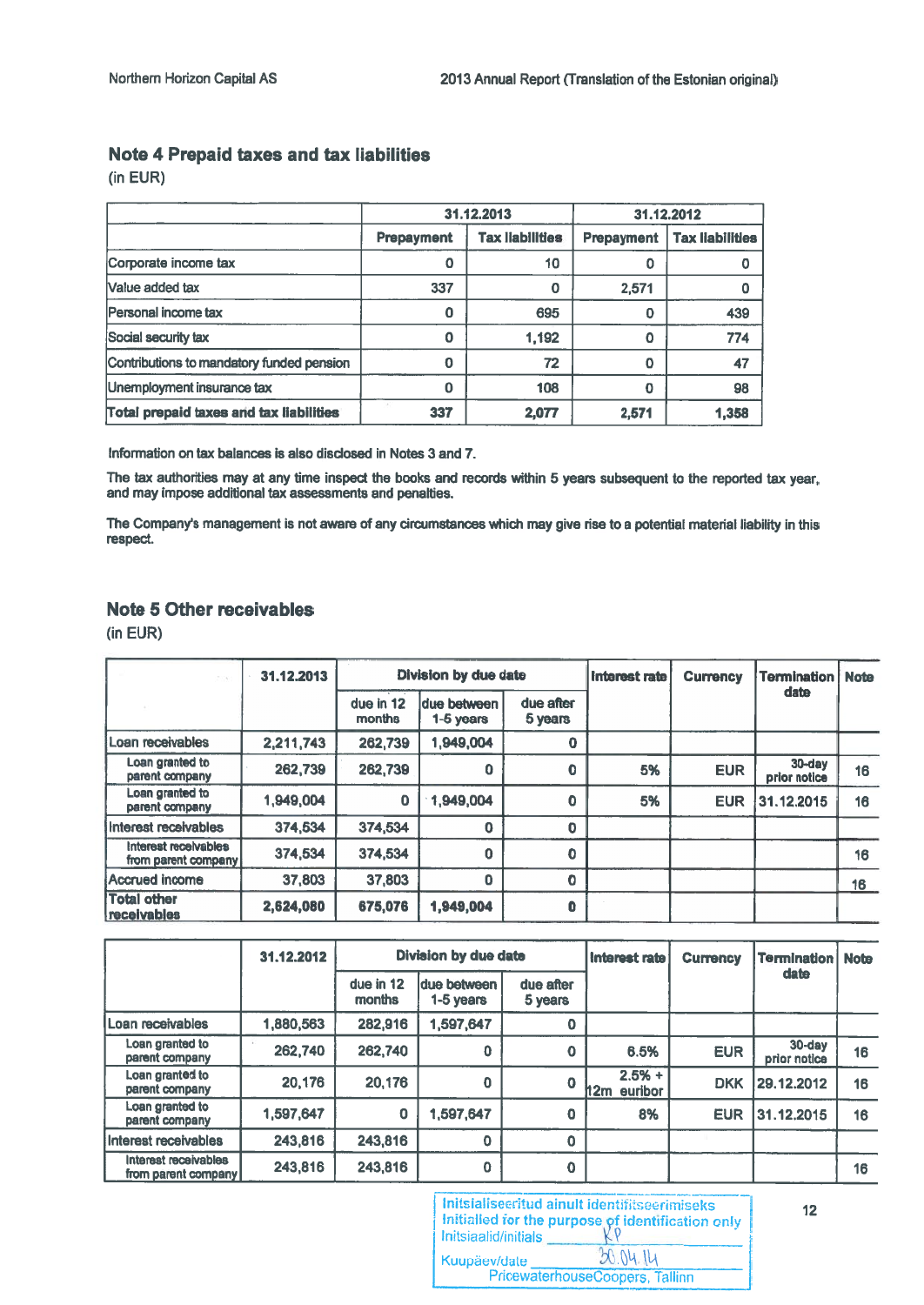| Accrued income             | 59,611    | 59.611  |           |  |  |  |
|----------------------------|-----------|---------|-----------|--|--|--|
| Total other<br>receivables | 2,183,990 | 586,343 | 1,597,647 |  |  |  |

# Note 6 Property, plant and equipment

(in EUR)

|                                   | <b>Other</b><br>machinery and<br>equipment | <b>Machinery and</b><br>equipment | <b>Other</b><br>property,<br>plant and<br>equipment |           |  |  |  |
|-----------------------------------|--------------------------------------------|-----------------------------------|-----------------------------------------------------|-----------|--|--|--|
| 31.12.2011                        |                                            |                                   |                                                     |           |  |  |  |
| Cost                              | 38,765                                     | 38,765                            | 35,818                                              | 74,583    |  |  |  |
| <b>Accumulated depreciation</b>   | $-30.684$                                  | $-30,684$                         | $-32,804$                                           | $-63,488$ |  |  |  |
| <b>Carrying amount</b>            | 8,081                                      | 8,081                             | 3,014                                               | 11,095    |  |  |  |
|                                   |                                            |                                   |                                                     |           |  |  |  |
| <b>Additions and improvements</b> | 0                                          | $\mathbf 0$                       | 2,132                                               | 2,132     |  |  |  |
| Depreciation charge               | $\overline{O}$                             | $\Omega$                          | $-210$                                              | $-210$    |  |  |  |
| <b>Other changes</b>              | $-8,081$                                   | $-8,081$                          | $-3,014$                                            | $-11,095$ |  |  |  |
| 31.12.2012                        |                                            |                                   |                                                     |           |  |  |  |
| Cost                              | $\mathbf 0$                                | 0                                 | 2,132                                               | 2,132     |  |  |  |
| <b>Accumulated depreciation</b>   | 0                                          | $\Omega$                          | $-210$                                              | $-210$    |  |  |  |
| <b>Carrying amount</b>            | 0                                          | $\Omega$                          | 1,922                                               | 1,922     |  |  |  |
| Depreciation charge               | 0                                          | $\mathbf 0$                       | $-603$                                              | $-603$    |  |  |  |
| 31.12.2013                        |                                            |                                   |                                                     |           |  |  |  |
| Cost                              | 0                                          | $\Omega$                          | 2,132                                               | 2,132     |  |  |  |
| Accumulated depreciation          | $\Omega$                                   | $\Omega$                          | $-813$                                              | $-813$    |  |  |  |
| <b>Carrying amount</b>            | 0                                          | $\Omega$                          | 1,319                                               | 1,319     |  |  |  |

#### Property, plant and equipment sold at the sales price

|                                     | 2013 | 2012   |
|-------------------------------------|------|--------|
| <b>Machinery and equipment</b>      | O    | 8,081  |
| Other machinery and equipment       | O    | 8,081  |
| Other property, plant and equipment | O    | 3,014  |
| <b>Total</b>                        | 0    | 11,095 |

| Initsiaalid/initials | Initsialiseeritud ainult identifitseerimiseks<br>Initialled for the purpose of identification only |
|----------------------|----------------------------------------------------------------------------------------------------|
| Kuupäev/date         | 30.04.14<br>PricewaterhouseCoopers, Tallinn                                                        |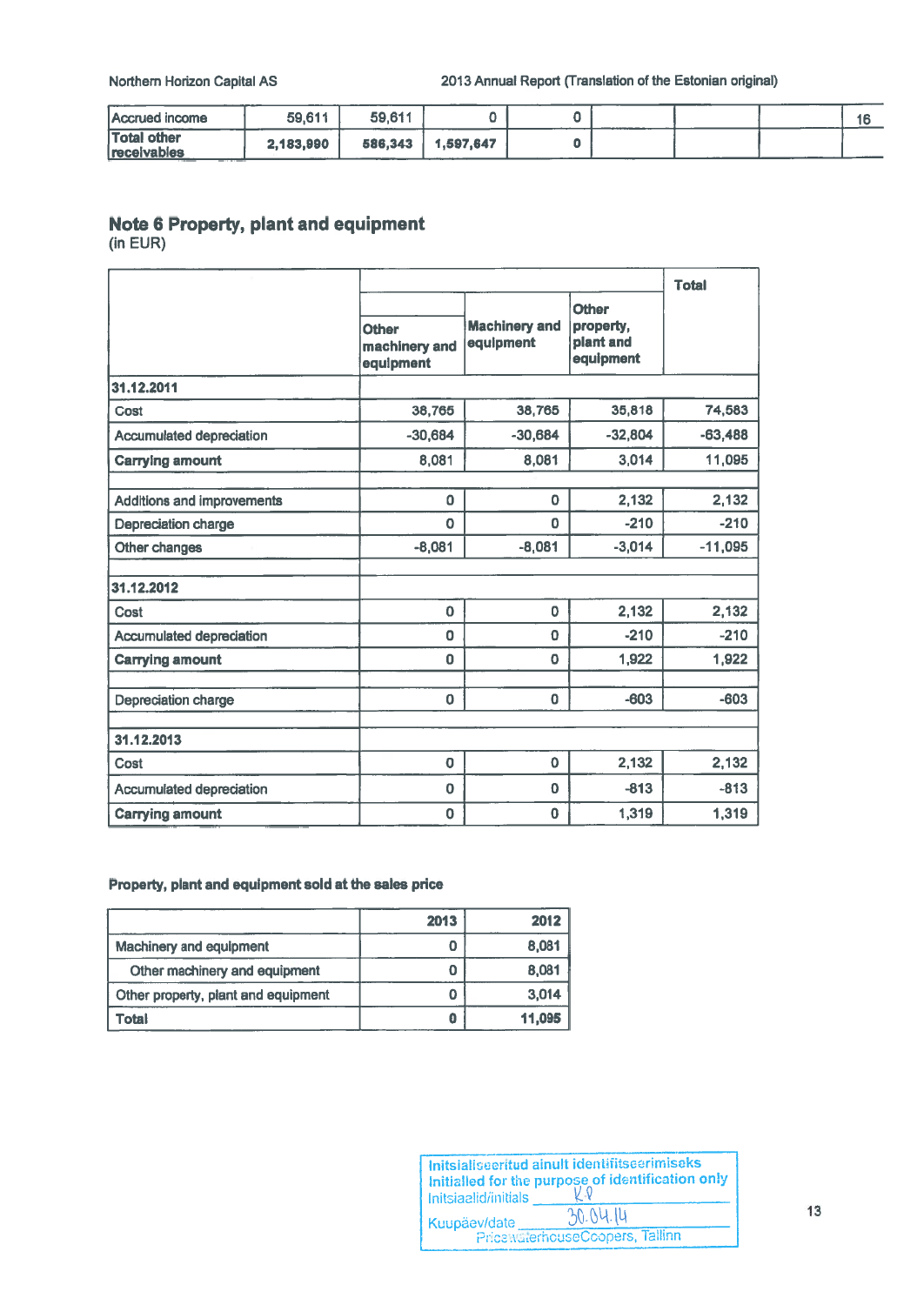## Note 7 Payables and prepayments

|                                | 31.12.2013 | <b>Division by due date</b> |                          |                      |  |
|--------------------------------|------------|-----------------------------|--------------------------|----------------------|--|
|                                |            | due in 12<br>months         | due between<br>1-5 years | due after<br>5 years |  |
| Trade payables                 | 4,658      | 4,658                       | 0                        |                      |  |
| Tax payable                    | 2,077      | 2,077                       | 0                        | 0                    |  |
| Other payables                 | 33,246     | 33,246                      | O                        | 0                    |  |
| Other accrued expenses         | 33,246     | 33,246                      | 0                        | 0                    |  |
| Total payables and prepayments | 39,981     | 39,981                      | a                        | o                    |  |

| Northern Horizon Capital AS                                                                                                                                                                                                                                                                                                                                                                                                                                                                                                          |            |                     |                          | 2013 Annual Report (Translation of the Estonian original) |                         |
|--------------------------------------------------------------------------------------------------------------------------------------------------------------------------------------------------------------------------------------------------------------------------------------------------------------------------------------------------------------------------------------------------------------------------------------------------------------------------------------------------------------------------------------|------------|---------------------|--------------------------|-----------------------------------------------------------|-------------------------|
| <b>Note 7 Payables and prepayments</b>                                                                                                                                                                                                                                                                                                                                                                                                                                                                                               |            |                     |                          |                                                           |                         |
| (in EUR)                                                                                                                                                                                                                                                                                                                                                                                                                                                                                                                             |            |                     |                          |                                                           |                         |
|                                                                                                                                                                                                                                                                                                                                                                                                                                                                                                                                      | 31.12.2013 |                     | Division by due date     |                                                           | <b>Note</b>             |
|                                                                                                                                                                                                                                                                                                                                                                                                                                                                                                                                      |            | due in 12<br>months | due between<br>1-5 years | due after<br>5 years                                      |                         |
| <b>Trade payables</b>                                                                                                                                                                                                                                                                                                                                                                                                                                                                                                                | 4,658      | 4,658               | 0                        | 0                                                         |                         |
| Tax payable                                                                                                                                                                                                                                                                                                                                                                                                                                                                                                                          | 2,077      | 2,077               | 0                        | 0                                                         | $\overline{\mathbf{4}}$ |
| Other payables                                                                                                                                                                                                                                                                                                                                                                                                                                                                                                                       | 33,246     | 33,246              | $\Omega$                 | 0                                                         |                         |
| Other accrued expenses                                                                                                                                                                                                                                                                                                                                                                                                                                                                                                               | 33,246     | 33,246              | $\mathbf 0$              | $\bf{0}$                                                  |                         |
| <b>Total payables and prepayments</b>                                                                                                                                                                                                                                                                                                                                                                                                                                                                                                | 39,981     | 39,981              | $\bullet$                | 0                                                         |                         |
|                                                                                                                                                                                                                                                                                                                                                                                                                                                                                                                                      | 31.12.2012 |                     | Division by due date     |                                                           | <b>Note</b>             |
|                                                                                                                                                                                                                                                                                                                                                                                                                                                                                                                                      |            | due in 12<br>months | due between<br>1-5 years | due after<br>5 years                                      |                         |
|                                                                                                                                                                                                                                                                                                                                                                                                                                                                                                                                      | 16,389     | 16,389              | 0                        | $\mathbf 0$                                               |                         |
|                                                                                                                                                                                                                                                                                                                                                                                                                                                                                                                                      |            |                     | 0                        | 0                                                         |                         |
|                                                                                                                                                                                                                                                                                                                                                                                                                                                                                                                                      | 8,869      | 8.869               |                          |                                                           |                         |
|                                                                                                                                                                                                                                                                                                                                                                                                                                                                                                                                      | 1,358      | 1,358               | 0                        | $\mathbf 0$                                               | 4                       |
|                                                                                                                                                                                                                                                                                                                                                                                                                                                                                                                                      | 9,172      | 9,172               | O                        | 0                                                         |                         |
| Other accrued expenses                                                                                                                                                                                                                                                                                                                                                                                                                                                                                                               | 9,172      | 9,172               | 0                        | 0                                                         |                         |
| <b>Trade payables</b><br>Payables to employees<br>Tax payable<br>Other payables<br><b>Total payables and prepayments</b><br>As at 31.12.2013, trade payables include payables to related parties in the amount of EUR 9,466 (31.12.2012: EUR<br>194), see Note 16.                                                                                                                                                                                                                                                                   | 35,788     | 35,788              | $\bullet$                | 0                                                         |                         |
|                                                                                                                                                                                                                                                                                                                                                                                                                                                                                                                                      |            |                     |                          |                                                           |                         |
|                                                                                                                                                                                                                                                                                                                                                                                                                                                                                                                                      |            |                     | 31.12.2013               | 31.12.2012                                                |                         |
|                                                                                                                                                                                                                                                                                                                                                                                                                                                                                                                                      |            |                     |                          |                                                           |                         |
|                                                                                                                                                                                                                                                                                                                                                                                                                                                                                                                                      |            |                     | 2,119,619                | 1,839,395                                                 |                         |
|                                                                                                                                                                                                                                                                                                                                                                                                                                                                                                                                      |            |                     | 563,446<br>2,683,075     | 488,953<br>2,328,348                                      |                         |
| <b>Note 8 Contingent liabilities and assets</b><br>(in EUR)<br><b>Contingent liabilities</b><br>Maximum potential dividend distributable<br>Contingent income tax liability associated with dividends<br><b>Total contingent liabilities</b><br>The calculation of the maximum potential income tax liability is based on the assumption that the sum of distributable net<br>dividends and the accompanying income tax on payments may not exceed distributable profit as at 31.12.2013.<br><b>Note 9 Share capital</b><br>(in EUR) |            |                     |                          |                                                           |                         |
|                                                                                                                                                                                                                                                                                                                                                                                                                                                                                                                                      |            | 31.12.2013          | 31.12.2012               |                                                           |                         |
| Share capital                                                                                                                                                                                                                                                                                                                                                                                                                                                                                                                        |            | 125,000             | 125,000                  |                                                           |                         |
| Number of shares (pcs)                                                                                                                                                                                                                                                                                                                                                                                                                                                                                                               |            | 12,500              | 12,500                   |                                                           |                         |

### Note 8 Contingent liabilities and assets

|                                                           | 31.12.2013 | 31.12.2012 |
|-----------------------------------------------------------|------------|------------|
| <b>Contingent liabilities</b>                             |            |            |
| Maximum potential dividend distributable                  | 2,119,619  | 1,839,395  |
| Contingent income tax liability associated with dividends | 563,446    | 488,953    |
| <b>Total contingent liabilities</b>                       | 2,683,075  | 2,328,348  |

## Note 9 Share capital

|                         | 31.12.2013 | 31.12.2012 |
|-------------------------|------------|------------|
| Share capital           | 125,000    | 125,000    |
| Number of shares (pcs)  | 12,500     | 12,500     |
| Nominal value of shares | 10         | 10         |

| Initsiaalid/initials | Initsialiseeri!ud ainult identifitscerimiseks<br>Initialied for the purpose of identification only |
|----------------------|----------------------------------------------------------------------------------------------------|
| Kuupäev/date         | 30 CM 14                                                                                           |
|                      | PricewaterhouseCoopers, Tallinn                                                                    |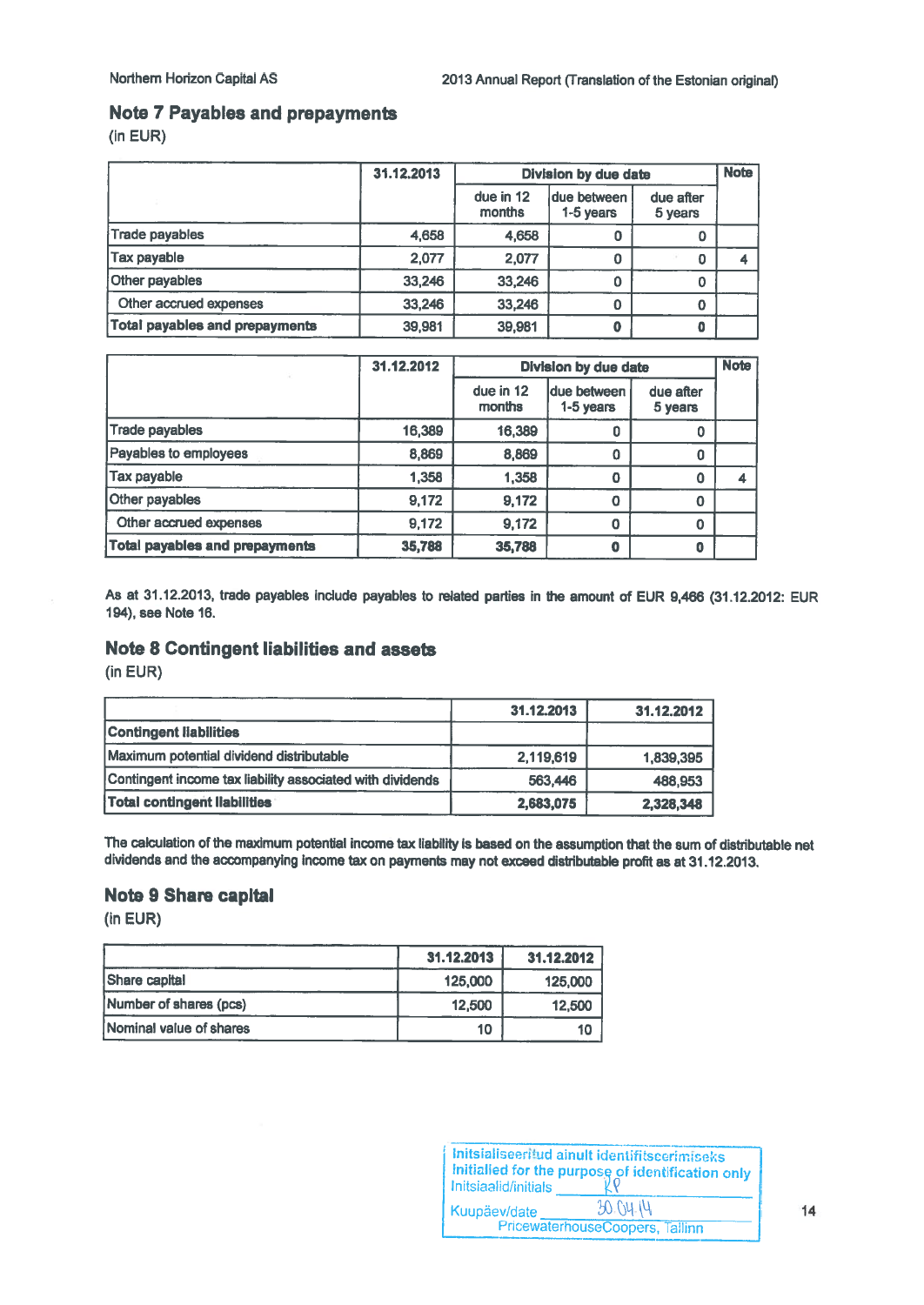### Note 10 Revenue

(in EUR)

|                                                    | 2013    | 2012    | <b>Note</b> |
|----------------------------------------------------|---------|---------|-------------|
| The revenue by geographical region                 |         |         |             |
| Revenue from EU countries                          |         |         |             |
| Estonia                                            | 350,313 | 327,731 |             |
| <b>Total revenue from EU countries</b>             | 350,313 | 327,731 |             |
| <b>Total revenue</b>                               | 350,313 | 327,731 |             |
| The revenue by operating activity                  |         |         |             |
| Other activities related to real estate management | 0       | 1,436   |             |
| <b>Fund management</b>                             | 350,313 | 326,295 | 16          |
| <b>Total revenue</b>                               | 350,313 | 327,731 |             |

# Note 11 Cost of goods and services sold

(in EUR)

|                                       | 2013    | 2012    | <b>Note</b> |
|---------------------------------------|---------|---------|-------------|
| <b>Transportation costs</b>           | 283     | 71      |             |
| Rental and lease expenses             | 3,994   | 4,292   |             |
| Miscellaneous office expenses         | 6,348   | 5,965   |             |
| <b>Business trip expenses</b>         | 8,327   | 12,756  |             |
| <b>Training expenses</b>              | 2,366   | 750     |             |
| Staff costs                           | 68,217  | 40.584  | 14          |
| Depreciation and amortisation cost    | 603     | 210     | 6           |
| Legal and other consultancy costs     | 9,397   | 19,338  |             |
| lOther                                | 17.486  | 18,956  |             |
| Total cost of goods and services sold | 117,021 | 102,922 |             |

Other expenses include expenses related to the fund management in the amount of EUR 11,151(2012: EUR 9,168).

| Initsiaalid/initials            | Initsialiseeritud ainult identifitseerimiseks<br>Initialled for the purpose of identification only |  |  |
|---------------------------------|----------------------------------------------------------------------------------------------------|--|--|
| Kuupäev/date                    | 30.04.14                                                                                           |  |  |
| PricewaterhouseCoopers, Tallinn |                                                                                                    |  |  |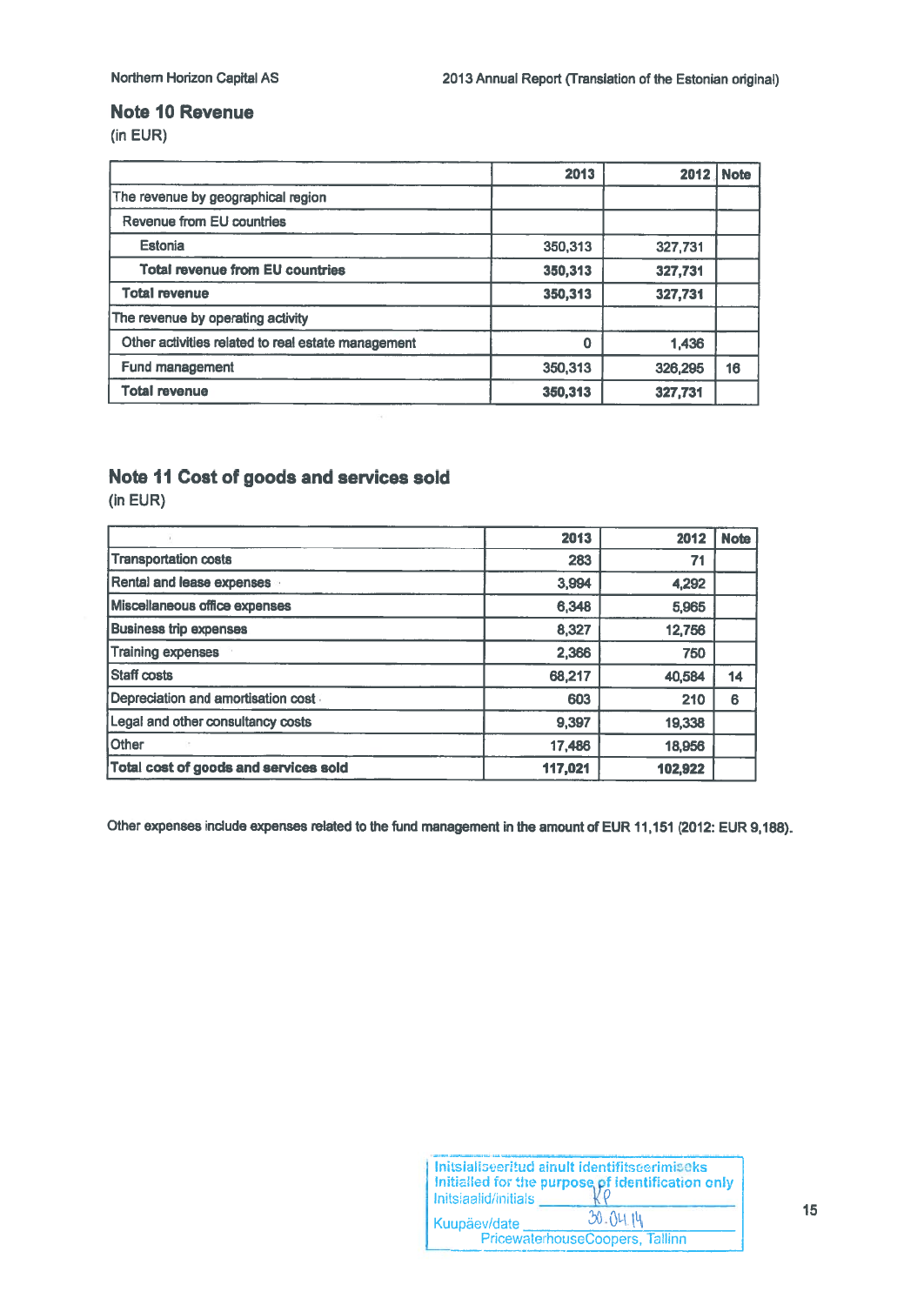## Note 12 Marketing expenses

 $(in EUR)$ 

|                                 | 2013  | 2012  |
|---------------------------------|-------|-------|
| Representation costs            | 1.561 | 345   |
| Other marketing expenses        | 1.889 | 1.170 |
| <b>Total marketing expenses</b> | 3,450 | 1.515 |

# Note 13 Administrative expenses

(in EUR)

|                                   | 2013  | 2012  |
|-----------------------------------|-------|-------|
| <b>Other</b>                      | 464   |       |
| Legal and other consultancy costs | 8.354 | 7,557 |
| Total administrative expenses     | 8.818 | 7.557 |

### Note 14 Staff costs

(in EUR)

|                                                           | 2013   | 2012   | <b>Note</b> |
|-----------------------------------------------------------|--------|--------|-------------|
| <b>Wages and salaries</b>                                 | 50,217 | 29,200 |             |
| <b>Social tax</b>                                         | 17,067 | 10,046 |             |
| <b>Employee insurance</b>                                 | 266    | 219    |             |
| <b>Other</b>                                              | 667    | 1,119  |             |
| <b>Total staff costs</b>                                  | 68,217 | 40,584 |             |
| Average number of employees in full-time equivalent units |        |        |             |

## Note 15 Other finance income and costs

|                                | 2013    | 2012    | <b>Note</b> |
|--------------------------------|---------|---------|-------------|
| Interest income from loans     | 133,681 | 136,560 | 16          |
| Interest income from deposits  | 22      | 43      |             |
| Other interest income          |         | 2.035   |             |
| Total finance income and costs | 133,703 | 138,638 |             |

|                      | Initsialiseeritud amult identifitseerimiseks<br>Initialled for the purpose of identification only |
|----------------------|---------------------------------------------------------------------------------------------------|
| Initsiaalid/initials |                                                                                                   |
| Kuupäev/date         | 30.14.14                                                                                          |
|                      | PricewaterhouseCoopers, Tallinn                                                                   |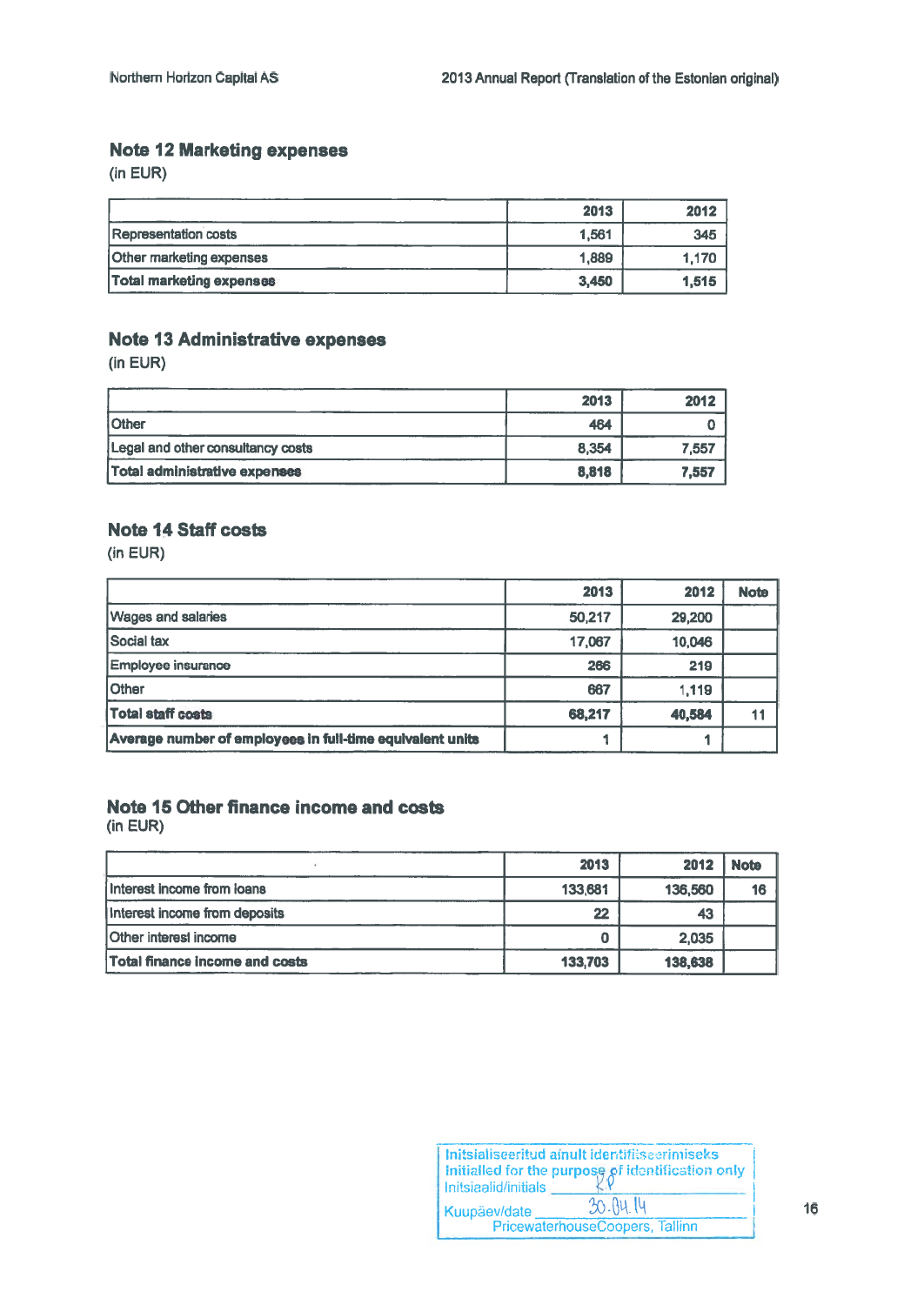### Note <sup>16</sup> Related parties

(in EUR)

| Parent company of the accounting entity                                    | Northern Horizon Capital A/S |
|----------------------------------------------------------------------------|------------------------------|
| Country of registration of the parent company of the accounting<br>lentity | <b>Denmark</b>               |

### Balances with related patties by groups

|                                                                                                                                                                        | 31.12.2013         |                 | 31.12.2012         |                 |
|------------------------------------------------------------------------------------------------------------------------------------------------------------------------|--------------------|-----------------|--------------------|-----------------|
|                                                                                                                                                                        | <b>Receivables</b> | <b>Payables</b> | <b>Receivables</b> | <b>Payables</b> |
| Parent company                                                                                                                                                         | 2,586,227          |                 | 2,124,379          |                 |
| Other consolidation group entities                                                                                                                                     |                    | 7,441           | 74,022             | 194             |
| Members of the management and<br>supervisory boards and private persons with<br>significant shareholding and companies<br>under their control or significant influence | 125,709            | 2,025           | 143,515            |                 |

| 2013                                                                                                                                                                   | <b>Purchases</b> | <b>Sales</b> | <b>Loans granted</b> |
|------------------------------------------------------------------------------------------------------------------------------------------------------------------------|------------------|--------------|----------------------|
| Parent company                                                                                                                                                         | 1.837            |              | 330,000              |
| Other consolidation group entities                                                                                                                                     | 7,965            |              |                      |
| Members of the management and<br>supervisory boards and private persons with<br>significant shareholding and companies<br>under their control or significant influence |                  | 350,313      |                      |

| 2012                                                                                                                                                                   | <b>Purchases</b> | <b>Sales</b> | <b>Loans granted</b> |
|------------------------------------------------------------------------------------------------------------------------------------------------------------------------|------------------|--------------|----------------------|
| Parent company                                                                                                                                                         |                  |              | 120,647              |
| Members of the management and<br>supervisory boards and private persons with<br>significant shareholding and companies<br>under their control or significant influence | 9,593            | 326,295      |                      |

Northern Horizon Capital AS has sold fund management services (these transactions are reflected in the table above under row "Members of the management and supervisory boards and private persons with significant shareholding and companies under their control or significant influence") and other services, and purchased IT, human recourse and consultation services from related parties. Interest income from loans to parent company In <sup>2013</sup> totalled EUR 133,681 (2012: EUR 136,560).

No impairment losses have been recognised for receivables from related parties in 2013 and 2012.

In December 2011, a fellow subsidiary BPT Real Estate AS was established. At 01.01.2012, Northern Horizon Capital AS sold its real estate related business to BPT Real Estate AS. The sales price of the total business operation (included the business contracts of real estate related assets, liabilities, customer base, staff, etc.) was EUR 58,636. The funds for the sale of the business operation were collected in 2013. See Note 3.

Other operating Income in <sup>2012</sup> Includes the difference between the carrying amount of sold assets and the purchase price in the amount of EUR 37,379.

The members of Management and Supervisory Boards received no remuneration or other significant benefits from Northern Horizon Capital AS. Upon premature termination of the contract for services entered into with the members of the Management and Supervisory Board, the Company is not required to pay termination benefits.

| Initsiaalid/initials | Initsialiseeritud ainult identifitsperimiseks<br>Initialled for the purpose of identification only |  |
|----------------------|----------------------------------------------------------------------------------------------------|--|
| Kuupäev/date         | 30.0414                                                                                            |  |
|                      | PricewaterhouseCoopers, Tallinn                                                                    |  |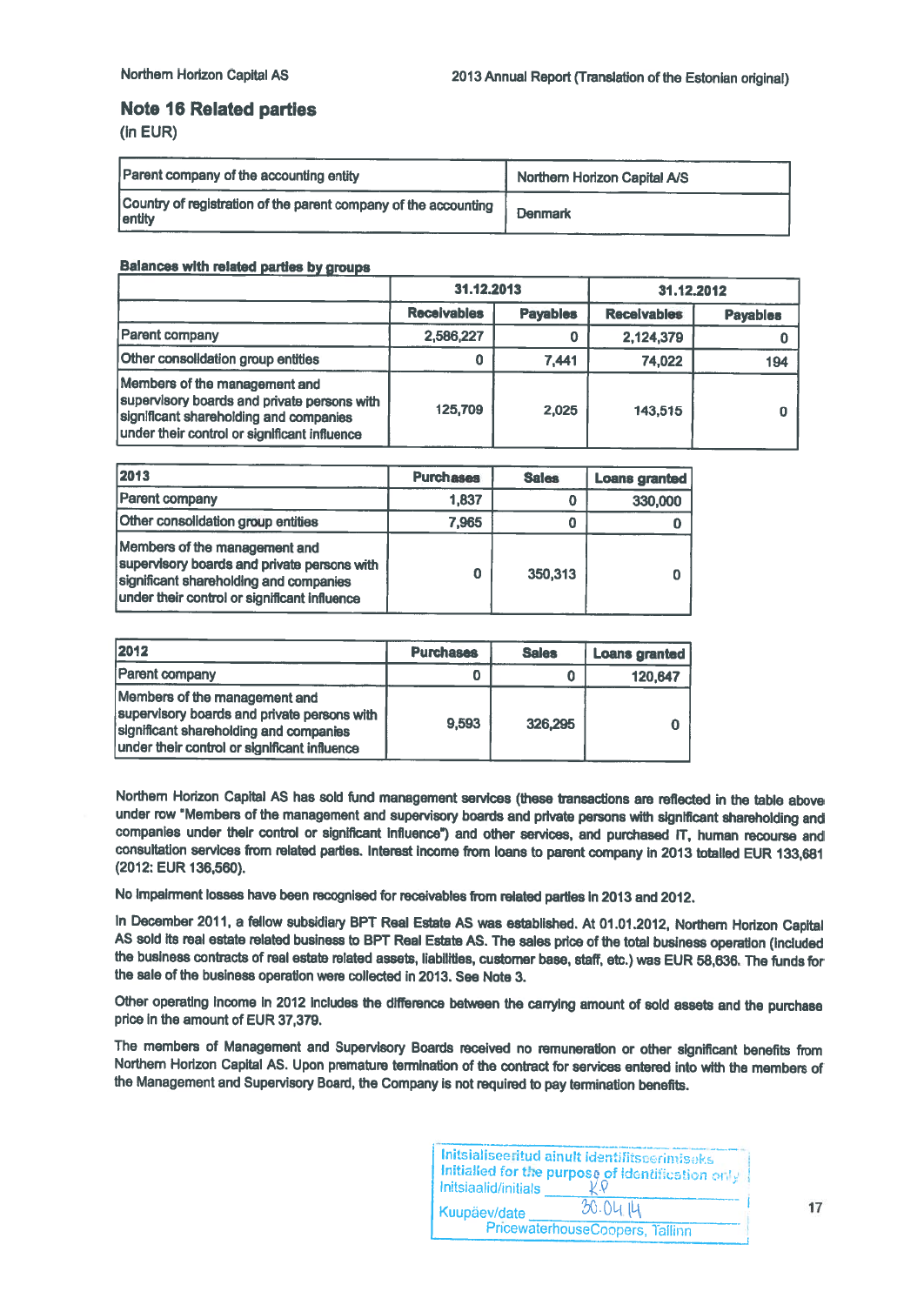

### INDEPENDENT AUDITOR'S REPORT

(Translation of the Estonian original)\*

To the Shareholder of Northern Horizon Capital AS (former name BPTAM Estonia AS)

We have audited the accompanying financial statements of Northern Horizon Capital AS (former name BPTAM Estonia AS) (the Company), which comprise the balance sheet as of 31 December 2013 and the income statement, statement of changes in equity and cash flow statement for the year then ended, and notes comprising a summary of significant accounting policies and other explanatory information.

### Management Board's Responsibility for the Financial Statements

Management Board is responsible for the preparation and fair presentation of these financial statements in accordance with accounting principles generally accepted in Estonia, and for such internal control as the Management Board determines is necessary to enable the preparation of financial statements that are free from material misstatement, whether due to fraud or error.

### Auditor's Responsibility

Our responsibility is to express an opinion on these financial statements based on our audit. We conducted our audit in accordance with International Standards on Auditing. Those standards require that we comply with ethical requirements and plan and perform the audit to obtain reasonable assurance about whether the financial statements are free from material misstatement.

An audit involves performing procedures to obtain audit evidence about the amounts and disclosures in the financial statements. The procedures selected depend on the auditor's judgment, including the assessment of the risks of material misstatement of the financial statements, whether due to fraud or error. In making those risk assessments, the auditor considers internal control relevant to the entity's preparation and fair presentation of the financial statements in order to design audit procedures that are appropriate in the circumstances, but not for the purpose of expressing an opinion on the effectiveness of the entity's internal control. An audit also includes evaluating the appropriateness of accounting policies used and the reasonableness of accounting estimates made by management, as well as evaluating the overall presentation of the financial statements.

We believe that the audit evidence we have obtained is sufficient and appropriate to provide a basis for our audit opinion.

AS PricewaterhouseCoopers, Pärnu runt 15, 10141 Tallinu, Estonia; License No. 6; Registry code: 10142876 T: +372 614 i8oo, F: +372 614 1900, www.pwc.ee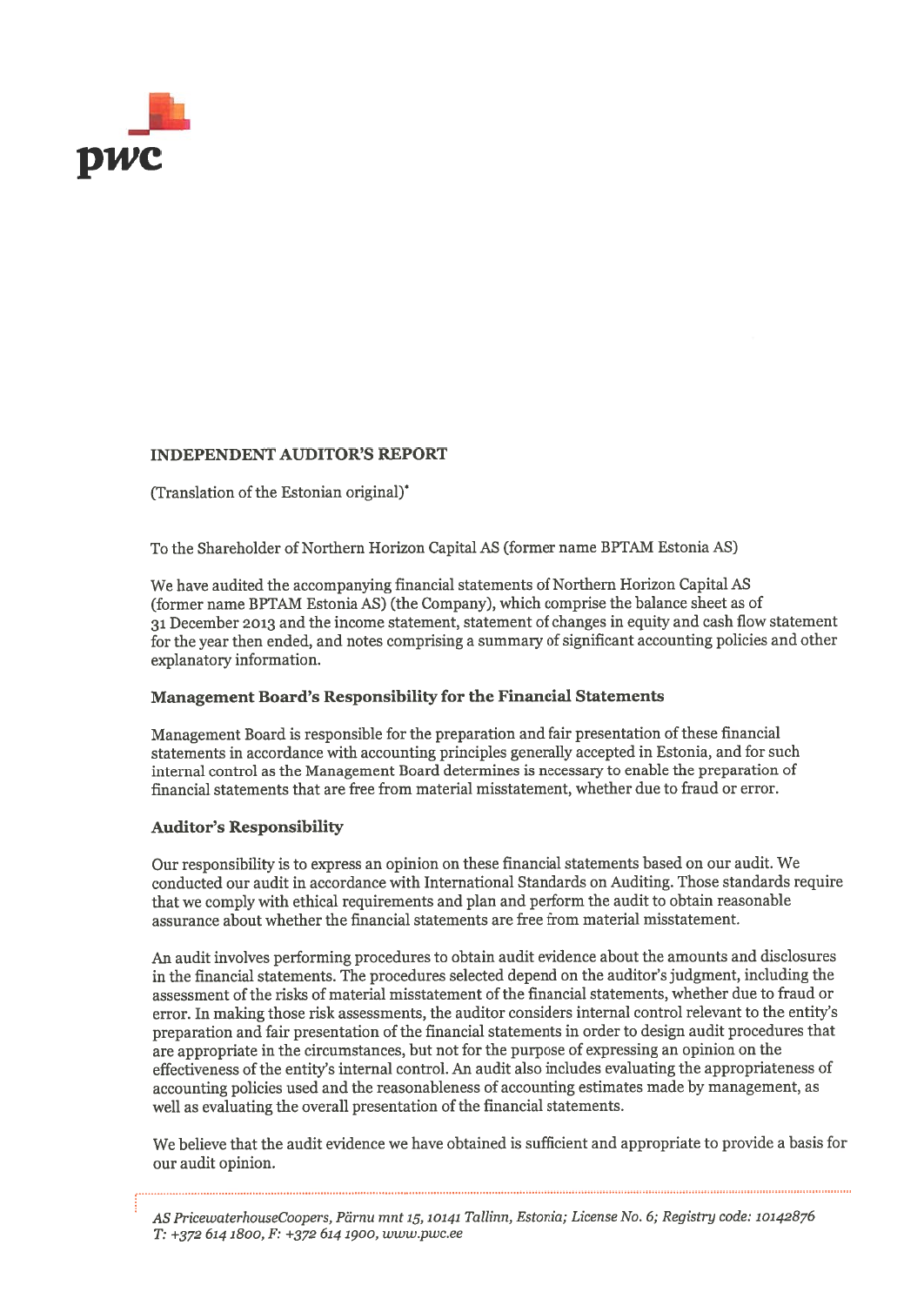

### Opinion

In our opinion, the financial statements present fairly, in all material respects, the financial position of the Company as of 31 December 2013, and its financial performance and its cash flows for the year then ended in accordance with accounting principles generally accepted in Estonia.

AS PricewaterhouseCoopers

Karulo

Tiit Raimla<br>Auditor's Certificate No. 287

tall

Jüri Koltsov Auditor's Certificate No. 623

30 April 2014

 $^\ast$  This version of our report is a translation from the original, which was prepared in Estonian. All possible care has been taken to ensure that the translation is an accurate representation of the original. However, in all matters of interpretation of information, views or opinions, the original language version of our report takes precedence over this translation.